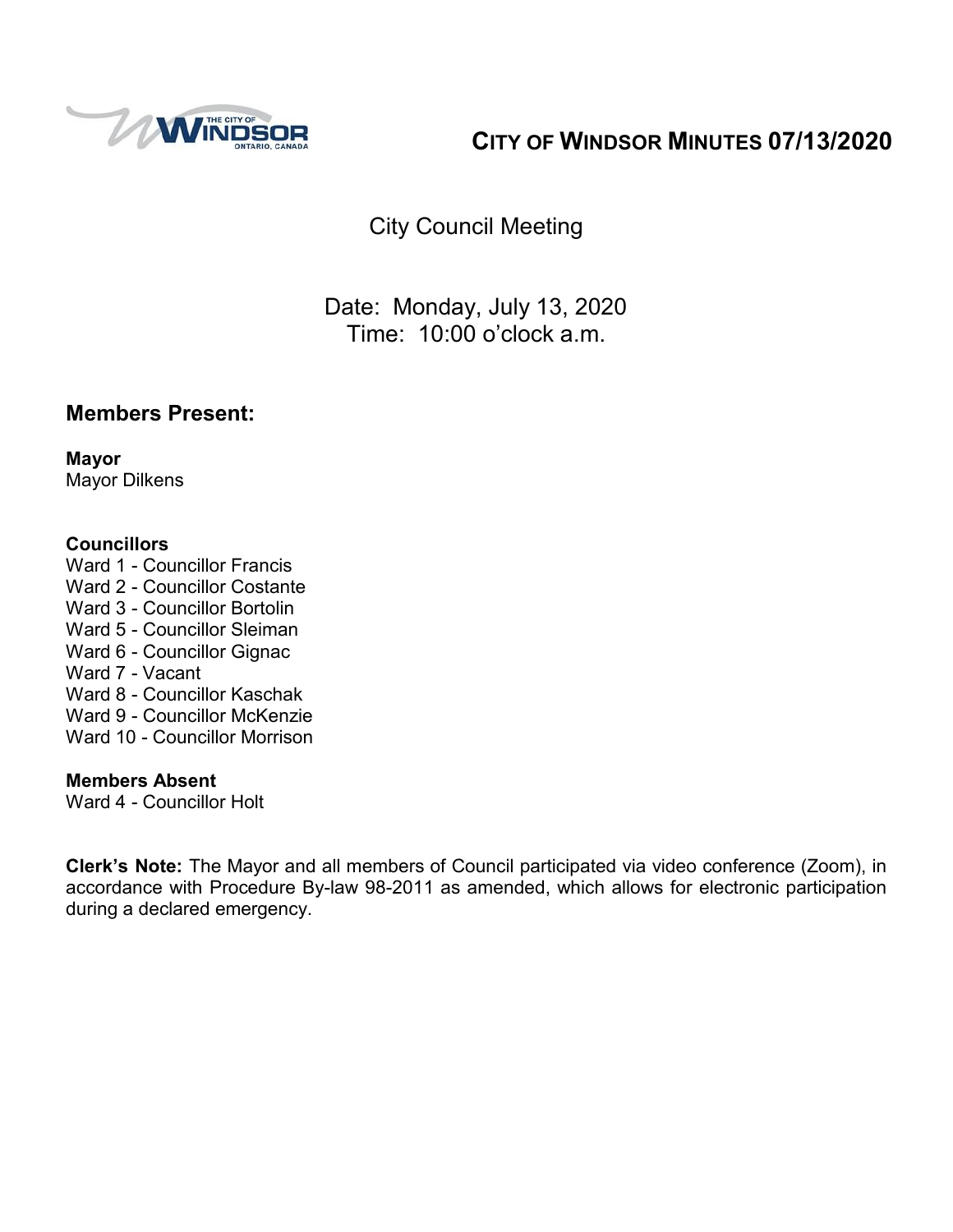## **1. ORDER OF BUSINESS**

### **2. CALL TO ORDER**

The Mayor calls the meeting to order at 10:01 o'clock a.m.

## **3. DISCLOSURE OF PECUNIARY INTEREST AND THE GENERAL NATURE THEREOF**

None disclosed.

## **4. ADOPTION OF THE MINUTES**

### **4.1. Adoption of the Windsor City Council meeting minutes held June 15, 2020**

Moved by: Councillor Francis Seconded by: Councillor Gignac

That the minutes of the meeting of Council held June 15, 2020 **BE ADOPTED** as presented. Carried.

Report Number: SCM 208/2020

#### **4.2. Adoption of the Special Meeting of Council minutes held June 25, 2020**

Moved by: Councillor Francis Seconded by: Councillor Gignac

That the minutes of the Special Meeting of Council held June 25, 2020 **BE ADOPTED** as presented. Carried.

Report Number: SCM 209/2020

### **5. NOTICE OF PROCLAMATIONS**

None presented.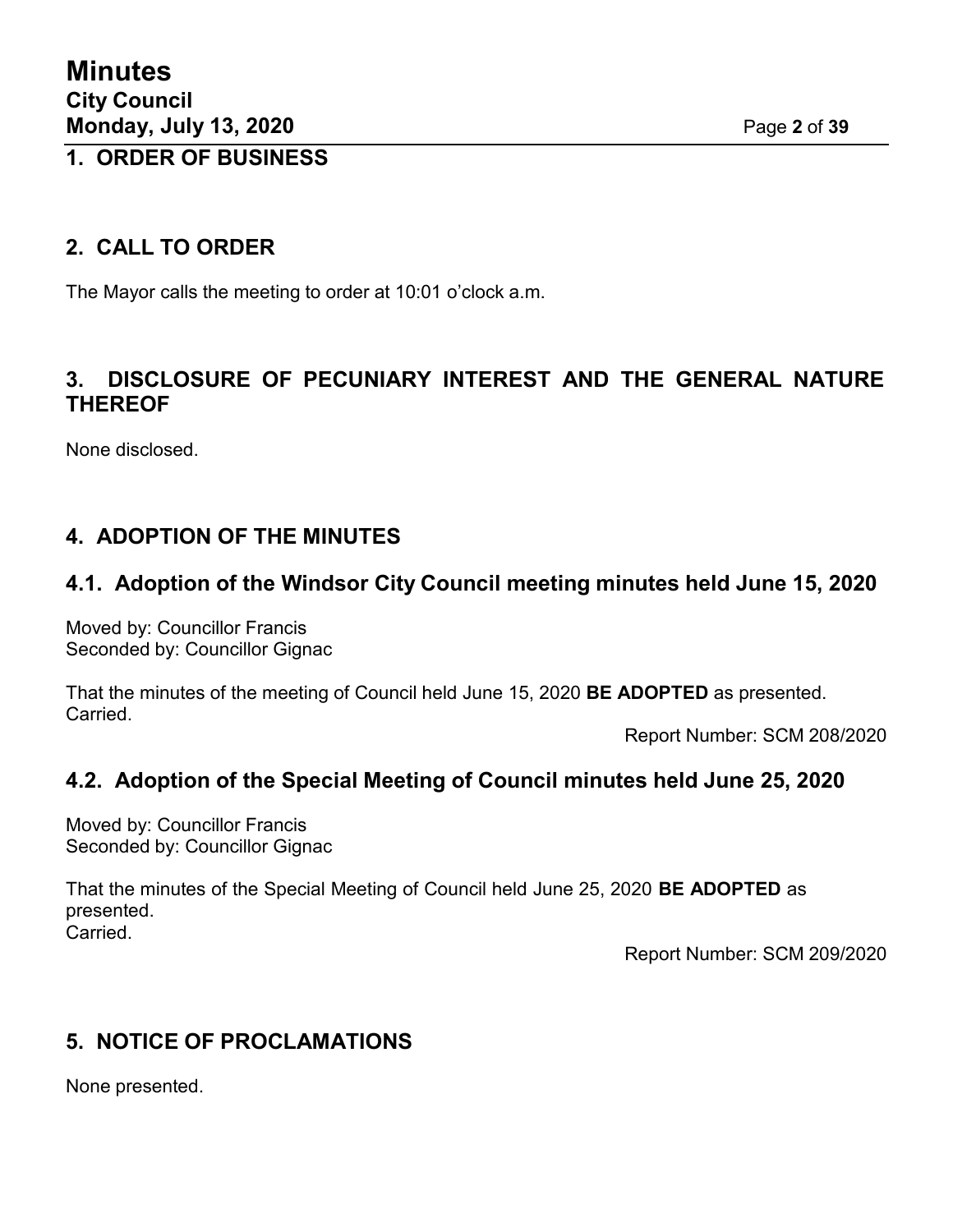## **6. COMMITTEE OF THE WHOLE**

Moved by: Councillor Bortolin Seconded by: Councillor Kaschak

That Council do now rise and move into Committee of the Whole with the Mayor presiding for the purpose of dealing with:

(a) communication items;

- (b) consent agenda;
- (c) hearing requests for deferrals, referrals and/or withdrawals of any items of business;
- (d) hearing presentations and delegations;
- (e) consideration of business items;
- (f) consideration of Committee reports:

(g) Report of Special In-Camera Meeting or other Committee as may be held prior to Council (if scheduled); and

(h) consideration of by-law 89-2020 through 103-2020 (inclusive). Carried.

## **7. COMMUNICATIONS INFORMATION PACKAGE**

# **7.2. Council Question CQ 31-2019 - City Wide**

Moved by: Councillor Bortolin Seconded by: Councillor Morrison

Decision Number: CR336/2020

That the report of the City Solicitor dated May 29, 2020 entitled "Council Question CQ31-2019" **BE RECEIVED**; and further,

That Administration **BE DIRECTED** to prepare a by-law prohibiting anyone from depositing refuse on private property even if they have the permission of the owner or occupant to do so; and further,

That Administration **BE DIRECTED** to review other tools from a by-law capacity that might be available to strengthen the ability to regulate the depositing of refuse on private property. Carried.

> Report Number: C 110/2020 Clerk's File: AB2020

## **7.1. Correspondence Monday, July 13, 2020**

Moved by: Councillor McKenzie Seconded by: Councillor Morrison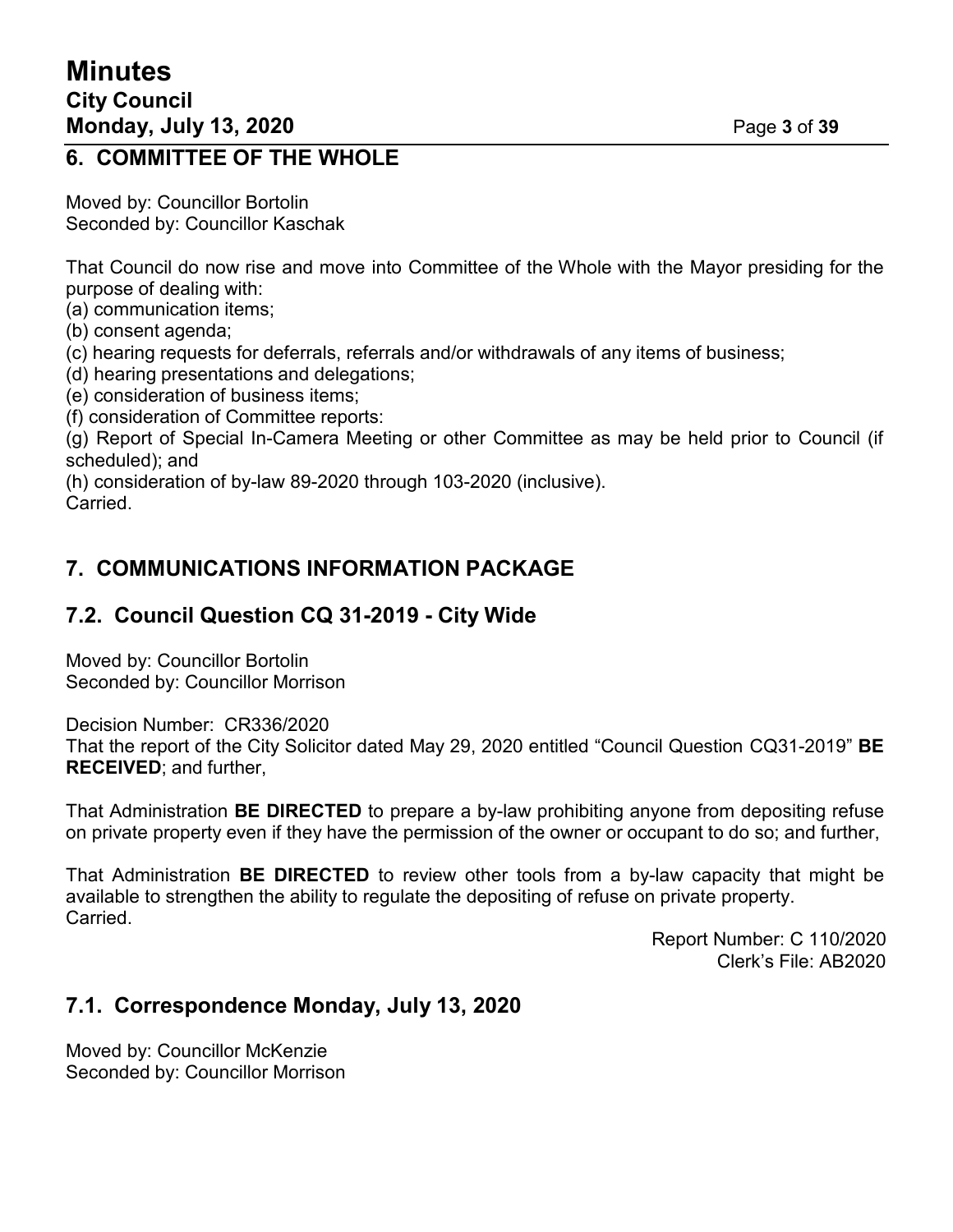## **Minutes City Council Monday, July 13, 2020** Page **4** of **39**

Decision Number: CR332/2020

That the following Communication Items 7.1.1 through 7.1.6, 7.1.8 and 7.1.9, 7.1.11, and 7.1.13 through 7.1.23 inclusive as set forth in the Council Agenda **BE REFERRED** as noted, and that Items 7.1.7, 7.1.10, and 7.1.12 be dealt with as follows:

### **7.1.7 Letter to the Premier of Ontario requesting that the Government of Ontario consider providing tax and/or other financial relief to community nonprofit and service clubs and organizations due to their inability to operate as a result of the COVID-19 pandemic**

Moved by: Councillor Kaschak Seconded by: Councillor McKenzie

#### Decision Number: CR333/2020

That a letter **BE SENT** to the Honourable Doug Ford, Premier of Ontario requesting the Province to look into all possible ways of providing tax and/or other financial relief to our community non-profit and service clubs and organizations as a result of those organizations not being able to operate and be open as a result of the COVID-19 pandemic; and further,

That a copy of this resolution of support **BE FORWARDED** to local MPPs and all County of Essex municipalities. Carried.

### **7.1.10 Letter recommending the creation of a Task Force responsible for envisioning and planning post-pandemic Windsor while also highlighting and suggesting WDLC's involvement**

Moved by: Councillor Kaschak Seconded by: Councillor Gignac

Decision Number: CR334/2020

That the correspondence from Brian Hogan, Windsor and District Labour Council (WDLC), dated June 18, 2020 regarding "Pandemic: Task Force & Municipalities' Finances" **BE RECEIVED**; and further,

That this correspondence **BE REFERRED** to the WindsorEssex Economic Development Corporation (WEDC) for their review and consideration based on initiatives that they are undertaking.

Carried.

**7.1.12 Interim Control By-Law 78-2019 Exemption Request, SBDRE (Windsor) Holdings Company Ltd. c/o Zelinka Priamo Ltd., 1790 Provincial Rd., Request to reconsider deferred report S 52/2020 and permit the establishment of a**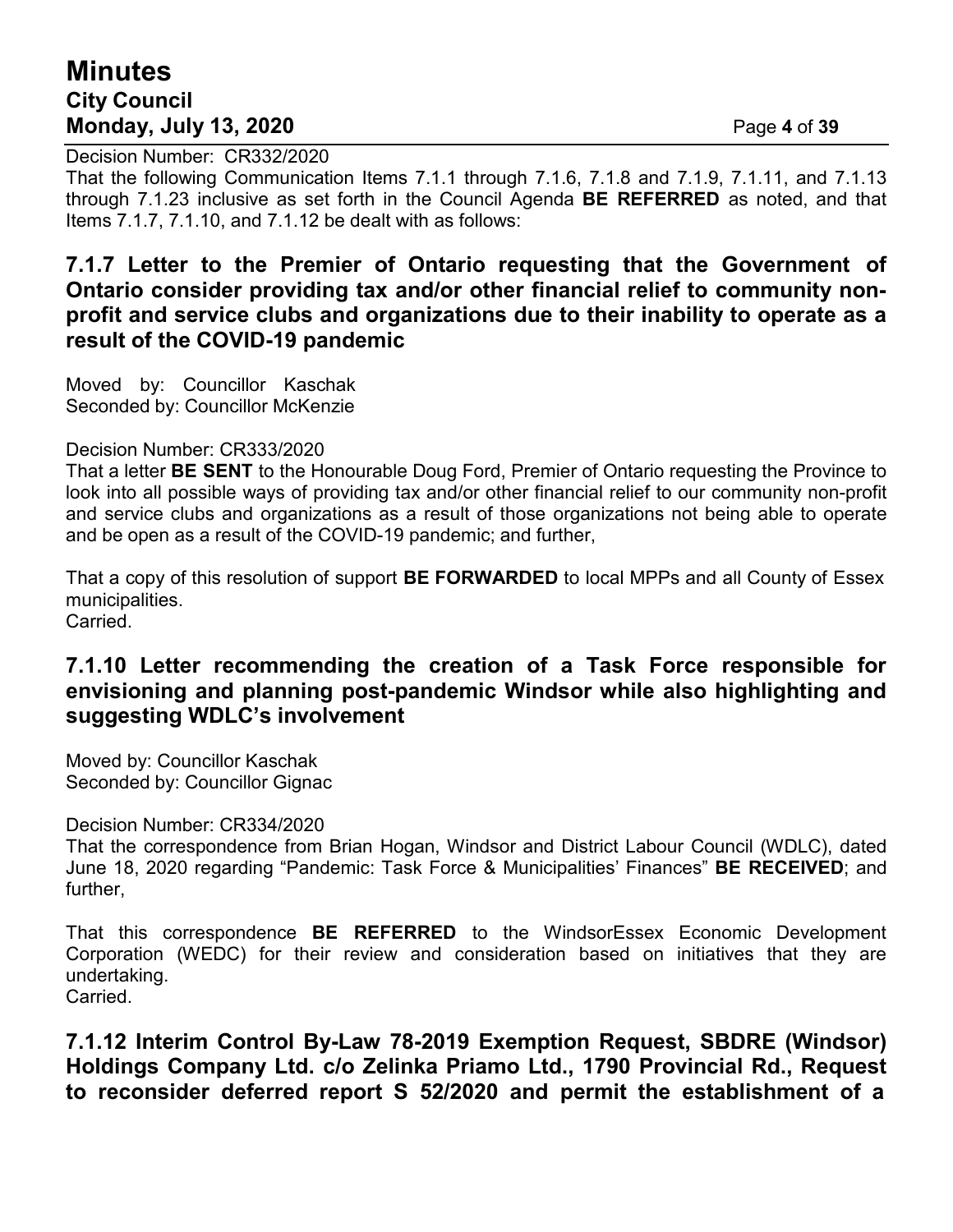**Minutes City Council Monday, July 13, 2020** Page **5** of **39**

**transport terminal (Report of Standing Committee and Administration attached)**

Moved by: Councillor McKenzie Seconded by: Councillor Costante

#### Decision Number: CR335/2020

That the correspondence from Zelinka Priamo Ltd. Dated June 26, 2020 regarding "Interim Control By-law 78-2019 Exemption Request – 1790 Provincial Road Windsor, ON; SBDRE (Windsor) Holdings Company Ltd" requesting a reconsideration of a recent Council decision on this matter, **BE RECEIVED** for information. Carried.

**7.1.11 Request to waive development charges for expansion of the Windsor Lifeline Outreach food bank, located at 4490 7th Concession Rd. and owned by Windsor Christian Fellowship, amid COVID-19 pandemic**

Moved by: Councillor Costante Seconded by: Councillor McKenzie

That the correspondence from Rosati Construction Inc., dated June 19, 2020 regarding a "request to waive Development Charges – Owner – Windsor Christian Fellowship; Tenant: Windsor Lifeline Outreach – 4490 7th Concession Rd. Windsor ["Property"]" BE RECEIVED; and further,

That Administration BE DIRECTED to report back on the current policy related to the Waiver of Fees and Grant Funding Policy, and if any adjustments need to be made to the subject policy.

The motion is **put** and is **lost** due to an equality of votes.

Aye votes: Councillors Costante, Kaschak, McKenzie, and Sleiman. Nay votes: Councillors Francis, Bortolin, Gignac, and Morrison. Absent: Councillor Holt. Abstain: None.

| No.   | Sender           | Subject                                               |  |
|-------|------------------|-------------------------------------------------------|--|
| 7.1.1 | Member of        | E-mail confirming receipt of the petition letter from |  |
|       | Parliament for   | City Council requesting reduction of speeds along     |  |
|       | Windsor-Tecumseh | the Detroit River                                     |  |
|       |                  | GF2020                                                |  |
|       |                  | Note & File                                           |  |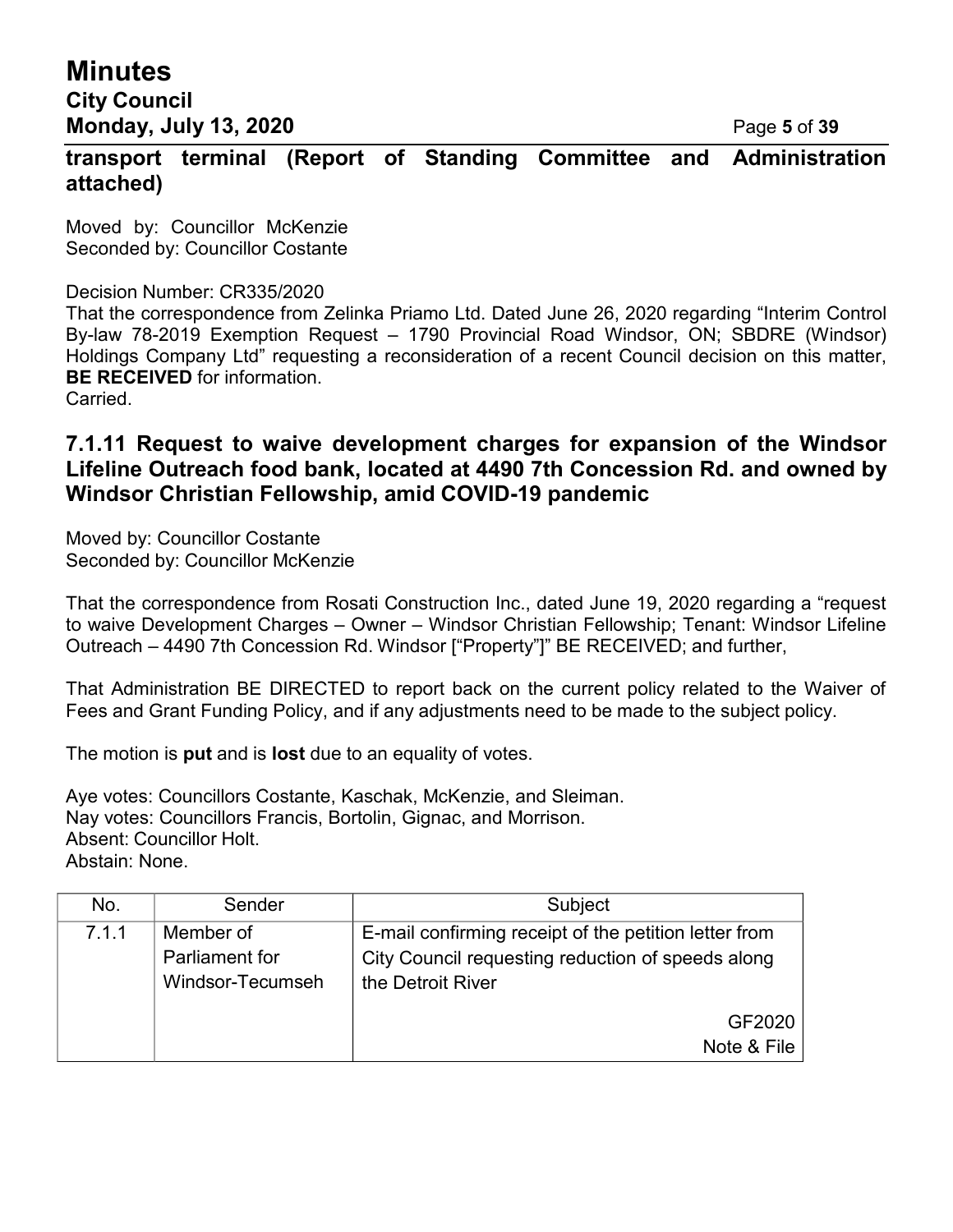# **Minutes City Council Monday, July 13, 2020** Page **6** of **39**

| No.   | Sender                                              | Subject                                                                                                                                                                                                                                                                                                                         |
|-------|-----------------------------------------------------|---------------------------------------------------------------------------------------------------------------------------------------------------------------------------------------------------------------------------------------------------------------------------------------------------------------------------------|
| 7.1.2 | <b>Local Planning</b><br><b>Appeal Tribunal</b>     | Local Planning Appeal Tribunal notice of a Status<br>Teleconference at 9:00 a.m. on Wednesday, July 8,<br>2020, Case No. LC150015 re: Land Compensation<br>for 3140 Walker Rd.                                                                                                                                                  |
|       |                                                     | <b>City Solicitor</b><br><b>City Planner</b><br>GP2020<br>Note & File                                                                                                                                                                                                                                                           |
| 7.1.3 | <b>Local Planning</b><br><b>Appeal Tribunal</b>     | Local Planning Appeal Tribunal notice of a Case<br>Management Conference by video at 10:00 a.m. on<br>Friday, August 14, 2020, Case No. LC160037 re:<br>Land Compensation for 131 Riverside Dr. W.<br><b>City Solicitor</b>                                                                                                     |
|       |                                                     | <b>City Planner</b><br><b>MMA2020</b><br>Note & File                                                                                                                                                                                                                                                                            |
| 7.1.4 | Ministry of Municipal<br><b>Affairs and Housing</b> | On July 8, 2020, the Ontario government introduced<br>the COVID-19 Economic Recovery Act, 2020, which<br>addresses three needs: restarting jobs and<br>development, strengthening communities, and<br>creating opportunity for people. This letter<br>summarizes its proposed changes at the municipal<br>and provincial levels |
|       |                                                     | <b>City Solicitor</b><br>City Clerk / Licence Commissioner<br><b>City Treasurer / Chief Financial Officer</b><br>MH/13786<br>Note & File                                                                                                                                                                                        |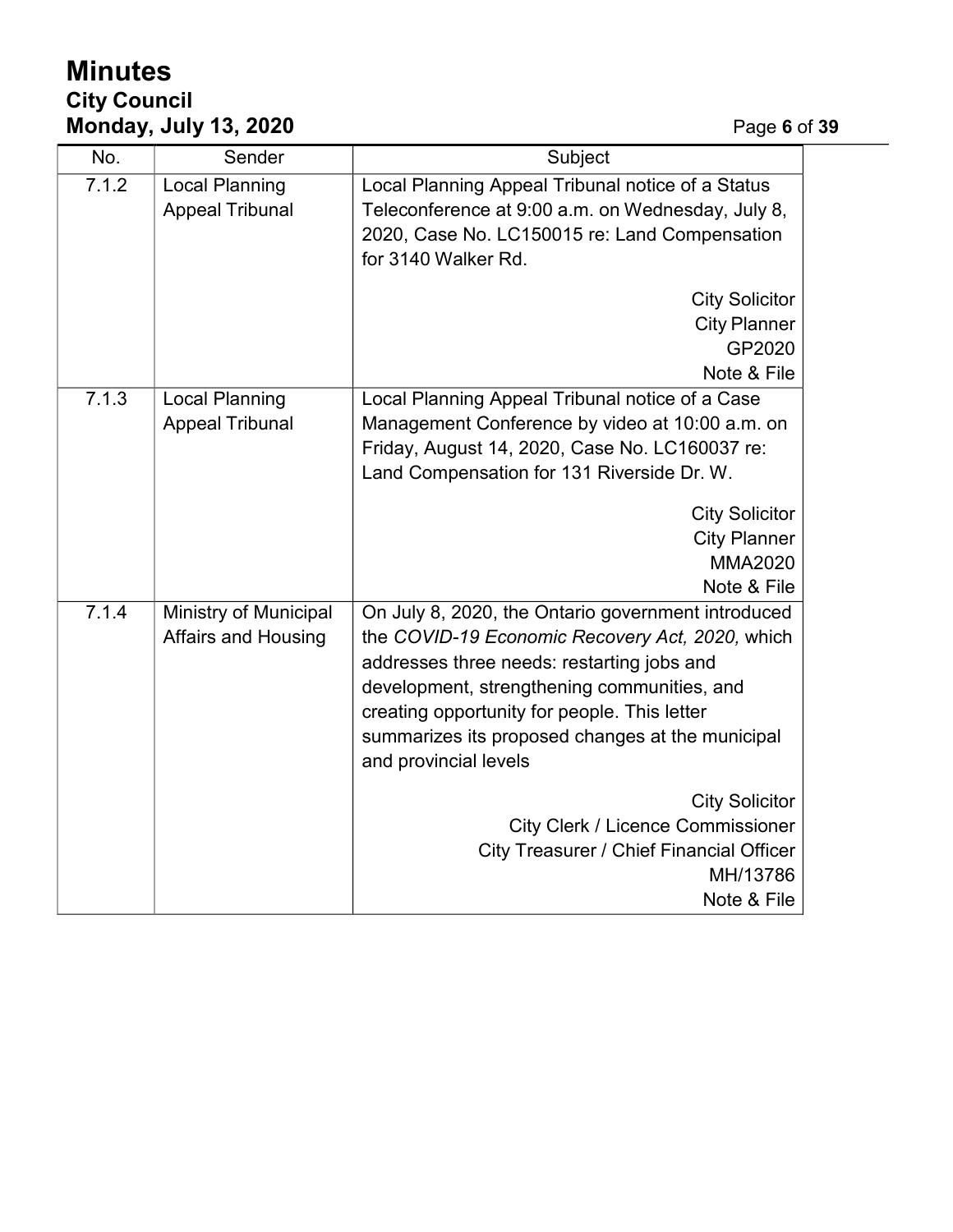# **Minutes City Council Monday, July 13, 2020** Page **7** of **39**

| No.   | Sender                                                              | Subject                                                                                                                                                                                                                                                                                                                                                                                                                                   |  |
|-------|---------------------------------------------------------------------|-------------------------------------------------------------------------------------------------------------------------------------------------------------------------------------------------------------------------------------------------------------------------------------------------------------------------------------------------------------------------------------------------------------------------------------------|--|
| 7.1.5 | Ministry of the<br>Environment,<br><b>Conservation and</b><br>Parks | Letter summarizing the Ministry's next steps in the<br>Made-in-Ontario Environment Plan commitment to<br>build an environmental assessment (EA) program,<br>including amending the Environmental Assessment<br>Act (EAA), amending eight Class Environmental<br>Assessments, and proposing regulatory exemptions<br>from the EAA<br><b>City Engineer</b><br><b>Manager of Environmental Services</b>                                      |  |
|       |                                                                     | GM2020<br>Note & File                                                                                                                                                                                                                                                                                                                                                                                                                     |  |
| 7.1.6 | Town of Essex                                                       | Letter to the Windsor-Essex County Health Unit<br>(WECHU) detailing resolution R20-06-209 passed<br>by Essex Town Council on June 15, 2020, which<br>urges all levels of government and WECHU to<br>support local farm workers, including migrant<br>workers, as it relates to the COVID-19 pandemic.<br>Suggestions include farm gate delivered mandatory<br>testing, a plan of care for positive workers, and<br>comprehensive tracking |  |
|       |                                                                     | MH/13786<br>Note & File                                                                                                                                                                                                                                                                                                                                                                                                                   |  |
| 7.1.7 | <b>Town of Essex</b>                                                | Letter to the Premier of Ontario requesting that the<br>Government of Ontario consider providing tax<br>and/or other financial relief to community non-profit<br>and service clubs and organizations due to their<br>inability to operate as a result of the COVID-19<br>pandemic                                                                                                                                                         |  |
|       |                                                                     | <b>City Clerk / Licence Commissioner</b><br>MH/13786, GP2020, & MMA/6661<br>Note & File                                                                                                                                                                                                                                                                                                                                                   |  |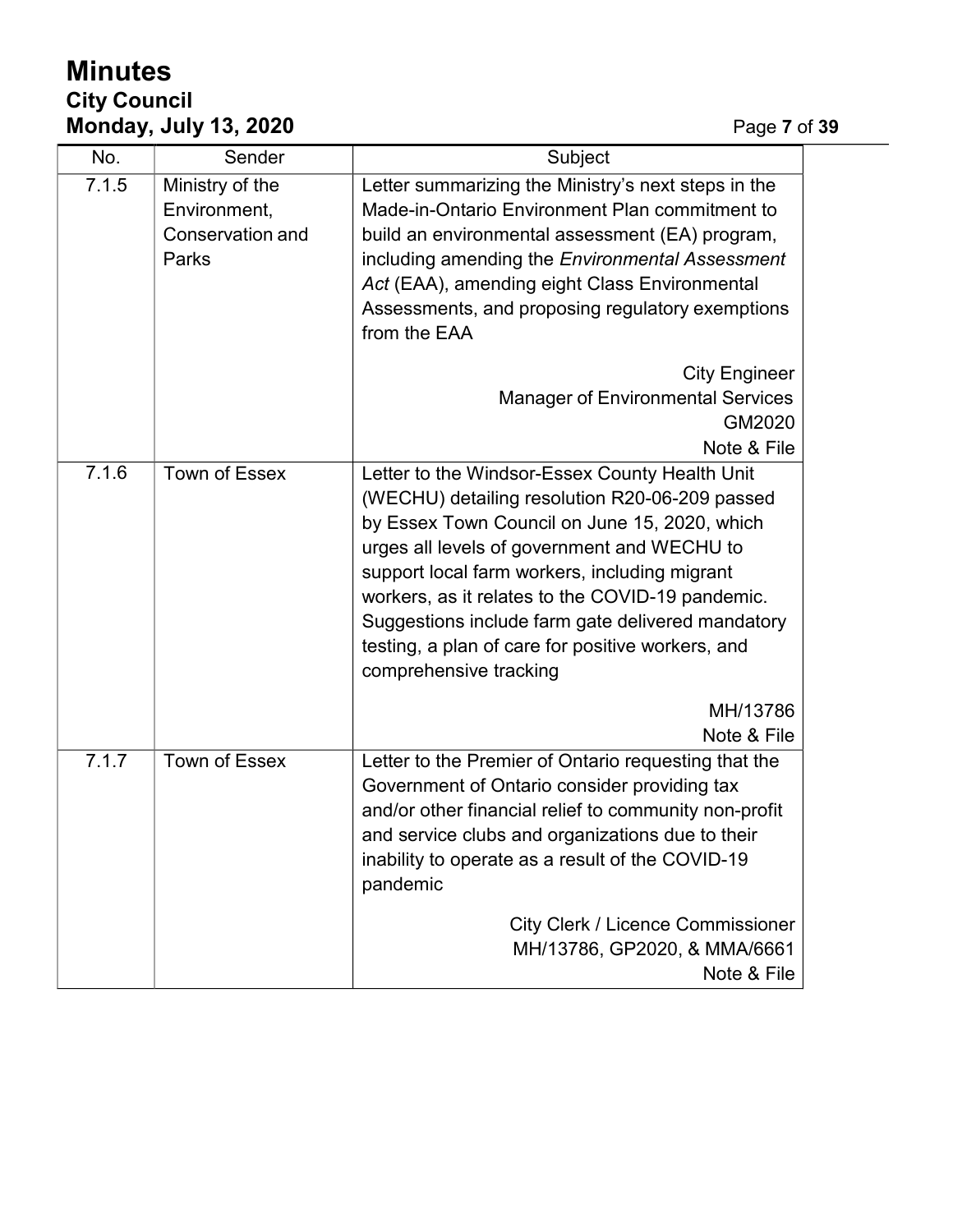# **Minutes City Council Monday, July 13, 2020** Page **8** of **39**

| No.    | Sender                                                  | Subject                                                                                                                                                                                                                                                                                                                                                                                |  |
|--------|---------------------------------------------------------|----------------------------------------------------------------------------------------------------------------------------------------------------------------------------------------------------------------------------------------------------------------------------------------------------------------------------------------------------------------------------------------|--|
| 7.1.8  | Town of Lakeshore                                       | Notice of the passing of a zoning by-law<br>amendment regarding the production of cannabis by<br>the Corporation of the Town of Lakeshore on June<br>23, 2020 under Section 34 of the Planning Act,<br>R.S.O. 1990                                                                                                                                                                     |  |
|        |                                                         | <b>City Solicitor</b><br><b>City Planner</b><br><b>Chief Building Official</b><br><b>Development Applications Clerk</b><br>GM2020<br>Note & File                                                                                                                                                                                                                                       |  |
| 7.1.9  | Windsor-Essex<br><b>County Health Unit</b><br>(WECHU)   | Letter to the Chief Administrative Officer<br>summarizing WECHU's response to the Alcohol and<br>Gaming Commission of Ontario's announcements<br>regarding the allowance of licensed patio extensions<br>for the duration of 2020 and report C 108/2020,<br>"Response to Correspondence from Spirits Canada<br>Re: Municipal Liquor Policies to Support Local Bars<br>and Restaurants" |  |
|        |                                                         | Corporate Leader, Parks, Recreation, Culture and<br><b>Facilities</b><br><b>City Clerk / Licence Commissioner</b><br><b>ACLB2020</b><br>Note & File                                                                                                                                                                                                                                    |  |
| 7.1.10 | <b>Windsor and District</b><br>Labour Council<br>(WDLC) | Letter recommending the creation of a Task Force<br>responsible for envisioning and planning post-<br>pandemic Windsor while also highlighting and<br>suggesting WDLC's involvement<br>MH/13786                                                                                                                                                                                        |  |
|        |                                                         | <b>COUNCIL DIRECTION REQUESTED, otherwise</b><br>Note & File                                                                                                                                                                                                                                                                                                                           |  |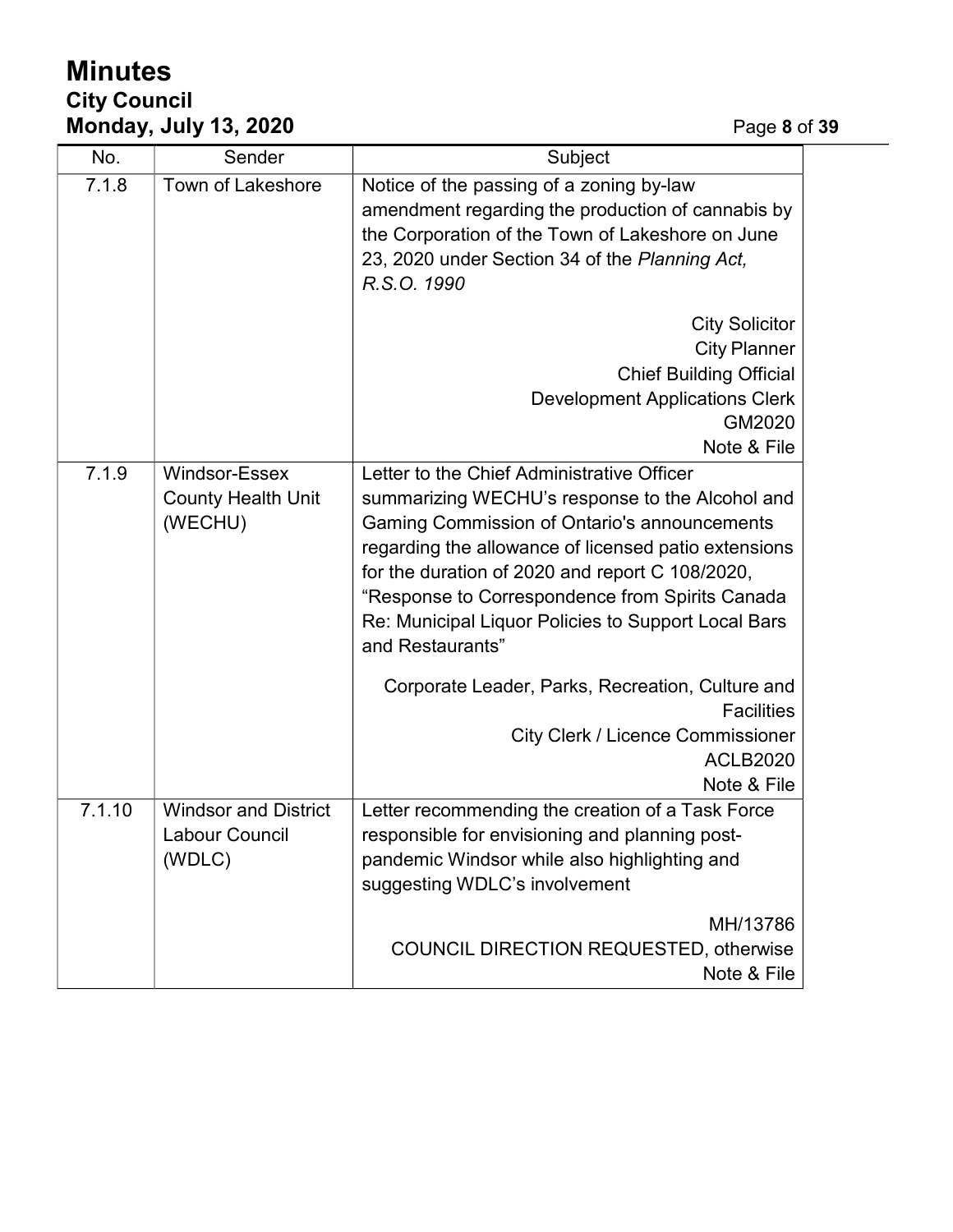# **Minutes City Council Monday, July 13, 2020** Page **9** of **39**

| No.    | Sender                             | Subject                                                                                                                                                                                                                                                                                                                 |
|--------|------------------------------------|-------------------------------------------------------------------------------------------------------------------------------------------------------------------------------------------------------------------------------------------------------------------------------------------------------------------------|
| 7.1.11 | <b>Rosati Construction</b><br>Inc. | Request to waive development charges for<br>expansion of the Windsor Lifeline Outreach food<br>bank, located at 4490 7th Concession Rd. and<br>owned by Windsor Christian Fellowship, amid<br>COVID-19 pandemic                                                                                                         |
|        |                                    | <b>City Solicitor</b><br><b>City Planner</b><br><b>Chief Building Official</b><br>MH/13786<br>COUNCIL DIRECTION REQUESTED, otherwise<br>Note & File                                                                                                                                                                     |
| 7.1.12 | Zelinka Priamo Ltd.                | Interim Control By-Law 78-2019 Exemption<br>Request, SBDRE (Windsor) Holdings Company Ltd.<br>c/o Zelinka Priamo Ltd., 1790 Provincial Rd.,<br>Request to reconsider deferred report S 52/2020<br>and permit the establishment of a transport terminal<br>(Report of Standing Committee and Administration<br>attached) |
|        |                                    | <b>City Solicitor</b><br><b>City Planner</b><br><b>SPL2020</b><br>COUNCIL DIRECTION REQUESTED, otherwise<br>Note & File                                                                                                                                                                                                 |
| 7.1.13 | Manager of Urban<br>Design         | Site Plan Approval, Jove Vasovski, 5951 Wyandotte<br>St. E., New 166m2 paved parking lot & drain                                                                                                                                                                                                                        |
|        |                                    | ZS/13841<br>Note & File                                                                                                                                                                                                                                                                                                 |
| 7.1.14 | Manager of Urban<br>Design         | Site Plan Approval, Matthew Lubberts, 251 Watkins<br>St., Proposed new 2 storey 6 plex                                                                                                                                                                                                                                  |
|        |                                    | ZS/13843<br>Note & File                                                                                                                                                                                                                                                                                                 |
| 7.1.15 | Manager of Urban<br>Design         | Site Plan Approval, Duo Fratres Inc., 1370 Argyle<br>Rd., New multi unit residential development                                                                                                                                                                                                                        |
|        |                                    | ZS/13846<br>Note & File                                                                                                                                                                                                                                                                                                 |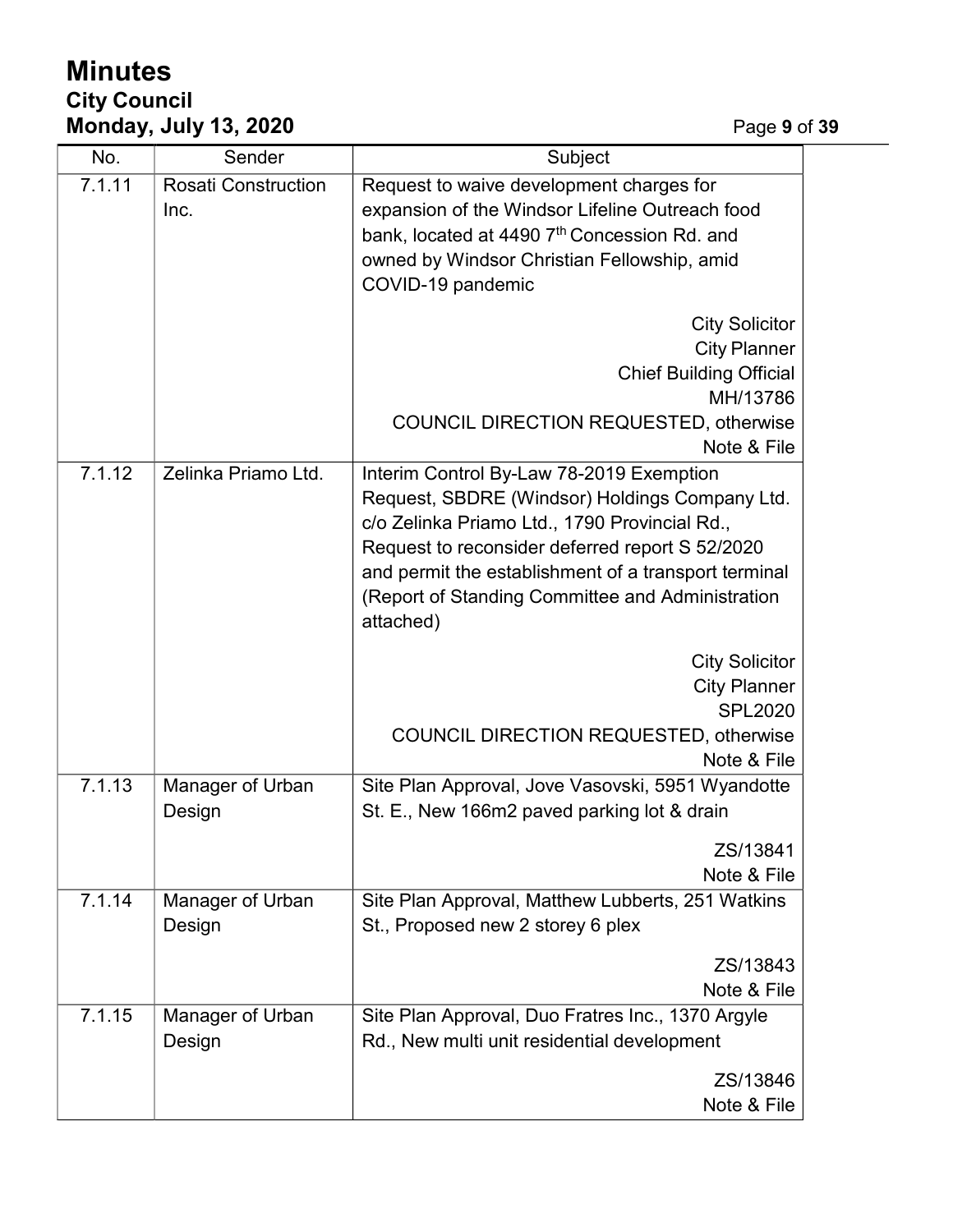# **Minutes City Council Monday, July 13, 2020** Page **10** of **39**

| No.    | Sender                     | Subject                                                                                                          |  |
|--------|----------------------------|------------------------------------------------------------------------------------------------------------------|--|
| 7.1.16 | Manager of Urban<br>Design | Site Plan Approval, Windsor-Essex Catholic District<br>School Board, 2465 McDougall St., New secondary<br>school |  |
|        |                            | ZS/13855                                                                                                         |  |
|        |                            | Note & File                                                                                                      |  |
| 7.1.17 | Manager of Urban           | Site Plan Approval, Greater Essex County District                                                                |  |
|        | Design                     | School Board, 8465 Jerome St., Proposed bus bay<br>project for Riverside Secondary                               |  |
|        |                            | ZS/13856<br>Note & File                                                                                          |  |
| 7.1.18 | City Planner /             | Application for Zoning Amendment and Official Plan                                                               |  |
|        | <b>Executive Director</b>  | Amendment, Suburban Construction &                                                                               |  |
|        |                            | Management Ltd. c/o Christian LeFave, 7337 Edgar                                                                 |  |
|        |                            | St., Application to amend Zoning By-law 8600 to                                                                  |  |
|        |                            | allow a four storey residential apartment with                                                                   |  |
|        |                            | surface parking                                                                                                  |  |
|        |                            | ZB/13842 & ZB/13840<br>Note & File                                                                               |  |
| 7.1.19 | City Planner /             | Application for Zoning Amendment and Official Plan                                                               |  |
|        | <b>Executive Director</b>  | Amendment, 2705285 Ontario Inc. c/o Zeshan                                                                       |  |
|        |                            | Choudhry, 5787, 5791 & 5795 Tecumseh Rd. E.,                                                                     |  |
|        |                            | Application to amend Zoning By-law 8600 to allow a                                                               |  |
|        |                            | conversion of the commercial units to residential                                                                |  |
|        |                            | units on the main floor                                                                                          |  |
|        |                            | ZB/13835 & ZO/13836<br>Note & File                                                                               |  |
| 7.1.20 | City Planner /             | Application for Zoning Amendment, Tosin Bello,                                                                   |  |
|        | <b>Executive Director</b>  | 1090 North Talbot Rd., Application to amend Zoning                                                               |  |
|        |                            | By-law 8600 to allow a mixed use development,                                                                    |  |
|        |                            | including main floor commercial with second and                                                                  |  |
|        |                            | third floor residential and associated on-site parking                                                           |  |
|        |                            | ZB/13839                                                                                                         |  |
|        |                            | Note & File                                                                                                      |  |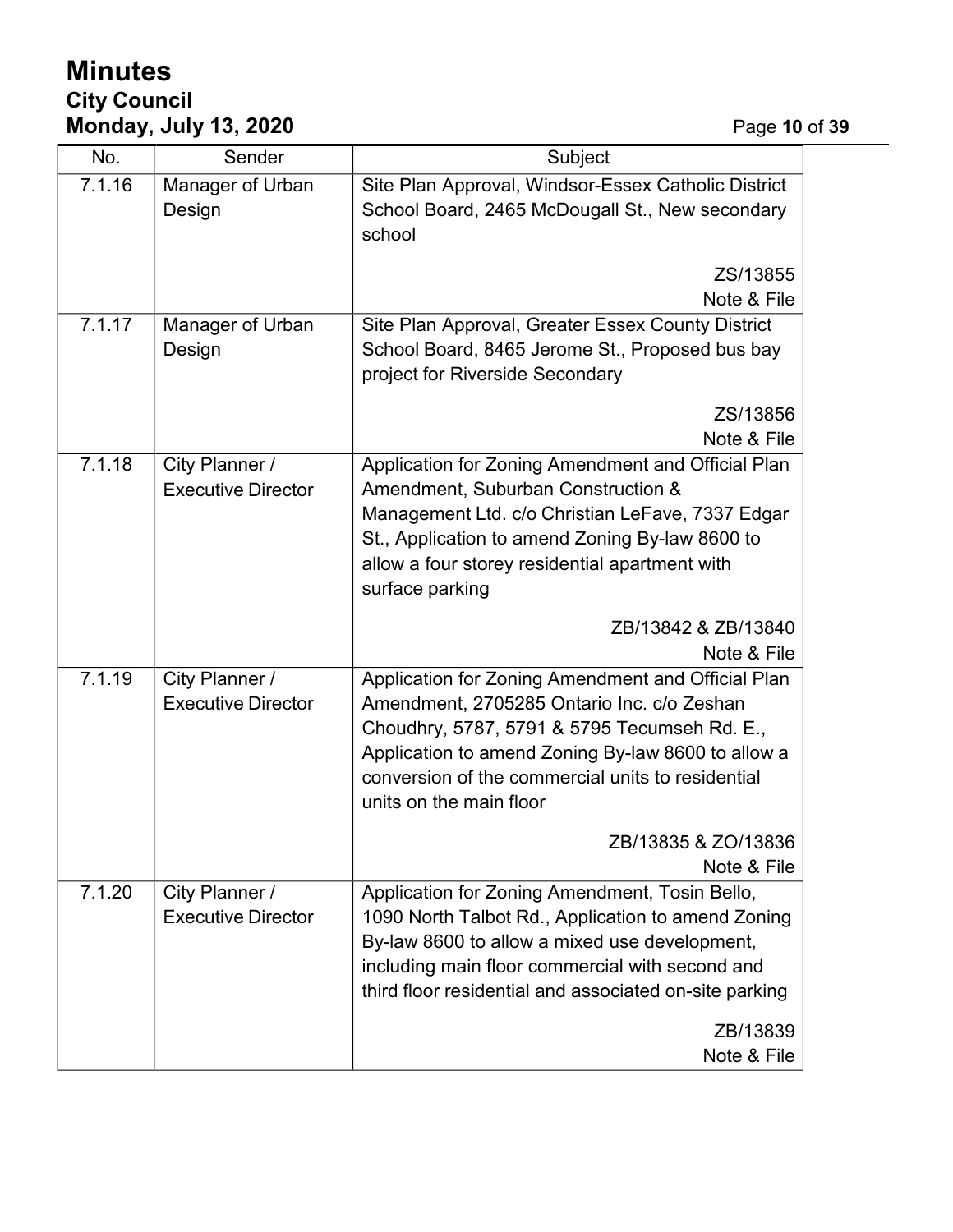# **Minutes City Council Monday, July 13, 2020** Page **11** of **39**

| No.    | Sender                                            | Subject                                                                                                                                                                                                          |  |
|--------|---------------------------------------------------|------------------------------------------------------------------------------------------------------------------------------------------------------------------------------------------------------------------|--|
| 7.1.21 | City Planner /<br><b>Executive Director</b>       | Application for Zoning Amendment, 2605385<br>Ontario Inc. c/o AIPL Canada Holdings Inc., 1200<br>University Ave. W., Application to amend Zoning By-<br>law 8600 to allow a site-specific Commercial District    |  |
|        |                                                   | ZB/13838<br>Note & File                                                                                                                                                                                          |  |
| 7.1.22 | City Planner /<br><b>Executive Director</b>       | Application for Zoning Amendment, 2356976<br>Ontario Inc. c/o Dr. Bhan Garg, 0 Hawthorne Dr.,<br>Application to amend Zoning By-law 8600 to allow<br>three apartment buildings with 190 units or 66<br>townhomes |  |
|        |                                                   | ZB/13837<br>Note & File                                                                                                                                                                                          |  |
| 7.1.23 | Committee of<br>Adjustment / Consent<br>Authority | Applications heard by the Committee of<br>Adjustment/Consent Authority, Thursday, July 9,<br>2020, 3:30 p.m., through Electronic Meeting<br>Participation                                                        |  |
|        |                                                   | ZC2020<br>Note & File                                                                                                                                                                                            |  |

Carried.

Report Number: CMC 11/2020

## **8. CONSENT AGENDA**

## **8.1. Community Safety and Wellbeing Regional Plan - City Wide**

Moved by: Councillor Sleiman Seconded by: Councillor Bortolin

Decision Number: CR337/2020 That the report of the Community Safety and Well-Being Project Manager **BE RECEIVED** for information and further;

That the deadline in the original Council Resolutions – CR340/2019 and CR543/2019 – **BE AMENDED** from January 1, 2021 to a date to be determined by the Province of Ontario. Carried.

> Report Number: S 87/2020 Clerk's File: MH/13786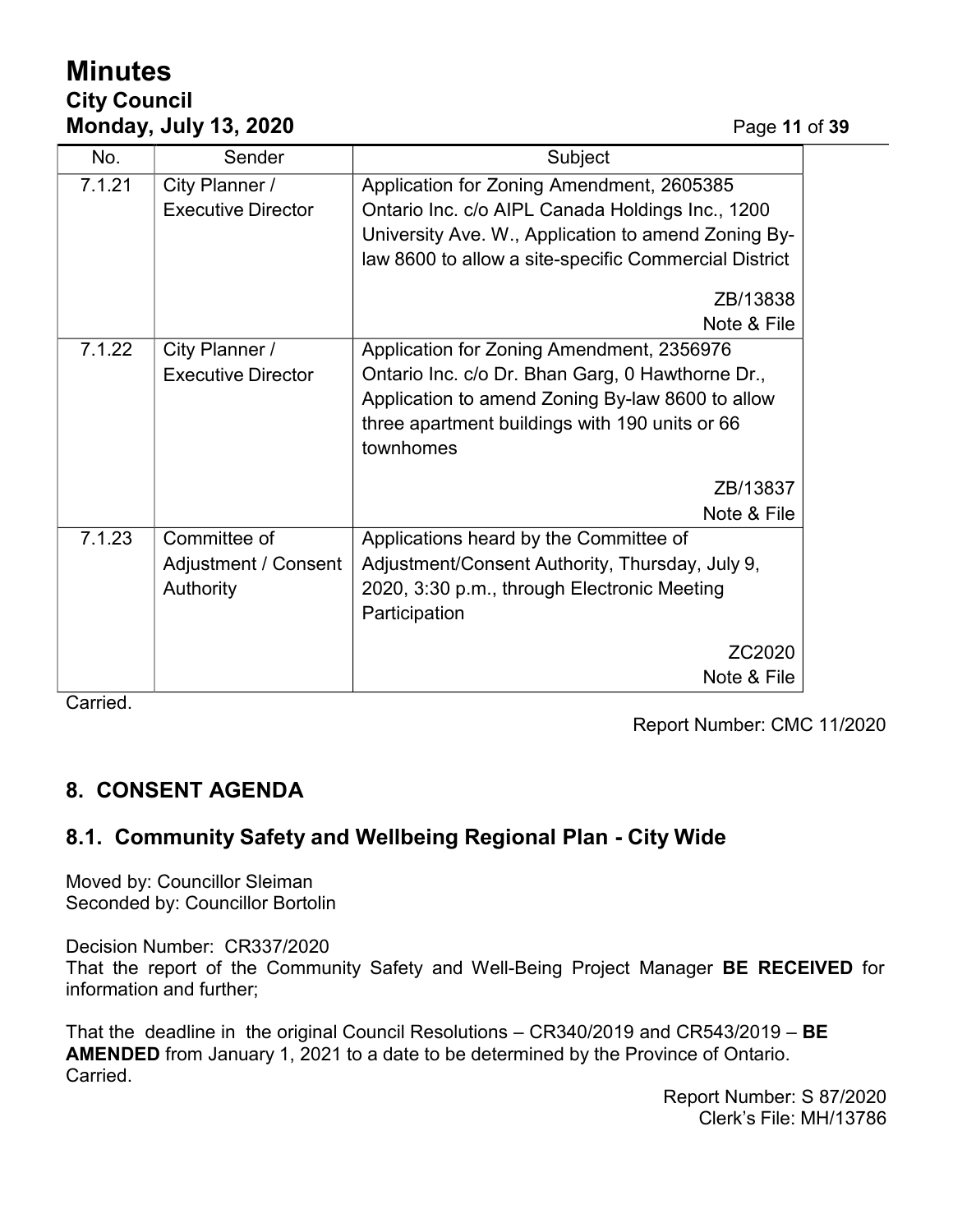### **8.2. Forest Glade Splash Pad Funding - Ward 7**

Moved by: Councillor Sleiman Seconded by: Councillor Bortolin

#### Decision Number: CR338/2020

That City Council **APPROVE** a pre-commitment of \$250,000 in 2021 from Community Parks Rehabilitation Program (PFO-006-12) for the installation of a new splash pad at Forest Glade Optimist Park; AND further;

That the CAO and the City Clerk **BE AUTHORIZED** to sign a contract with YWI Landscapes Inc. for the complete construction of splash pad at Forest Glade Optimist Park as per RFP NO. 22-20 in the amount of \$212,969.21 (plus HST) which includes a \$10,000 contingency satisfactory in form to the City Solicitor, in technical content to the Corporate Leader of Parks, Recreation & Culture and Facilities and in financial content to the City Treasurer and Chief Financial Officer; AND Further;

That the CAO and the City Clerk **BE AUTHORIZED** to sign and **EXECUTE** any contract or agreements necessary to implement the splash pad and washroom facility improvements at Forest Glade Optimist Park provided tendered costs are within the approved project budget, satisfactory in form to the City Solicitor, in technical content to the Corporate Leader of Parks, Recreation & Culture and Facilities and in financial content to the City Treasurer and Chief Financial Officer.

#### **PROJECT CHARGED**:

Forest Glade Capital Improvement Project ID#7191039 Carried.

> Report Number: C 128/2020 Clerk's File: SR/13847

### **8.3. Appointment of Drainage Engineer - Little River Steel Walls (Wards 6 and 7)**

Moved by: Councillor Sleiman Seconded by: Councillor Bortolin

#### Decision Number: CR339/2020

That the firm of Landmark Engineers Inc. **BE APPOINTED** as the engineer of record to prepare a report under Section 78 of the *Drainage Act* to inform City Council on the drainage works project, if any, that is required to address in order to analyze the structural condition of the steel walls located at the shoreline of the Little River. Carried.

> Report Number: C 125/2020 Clerk's File: AS2020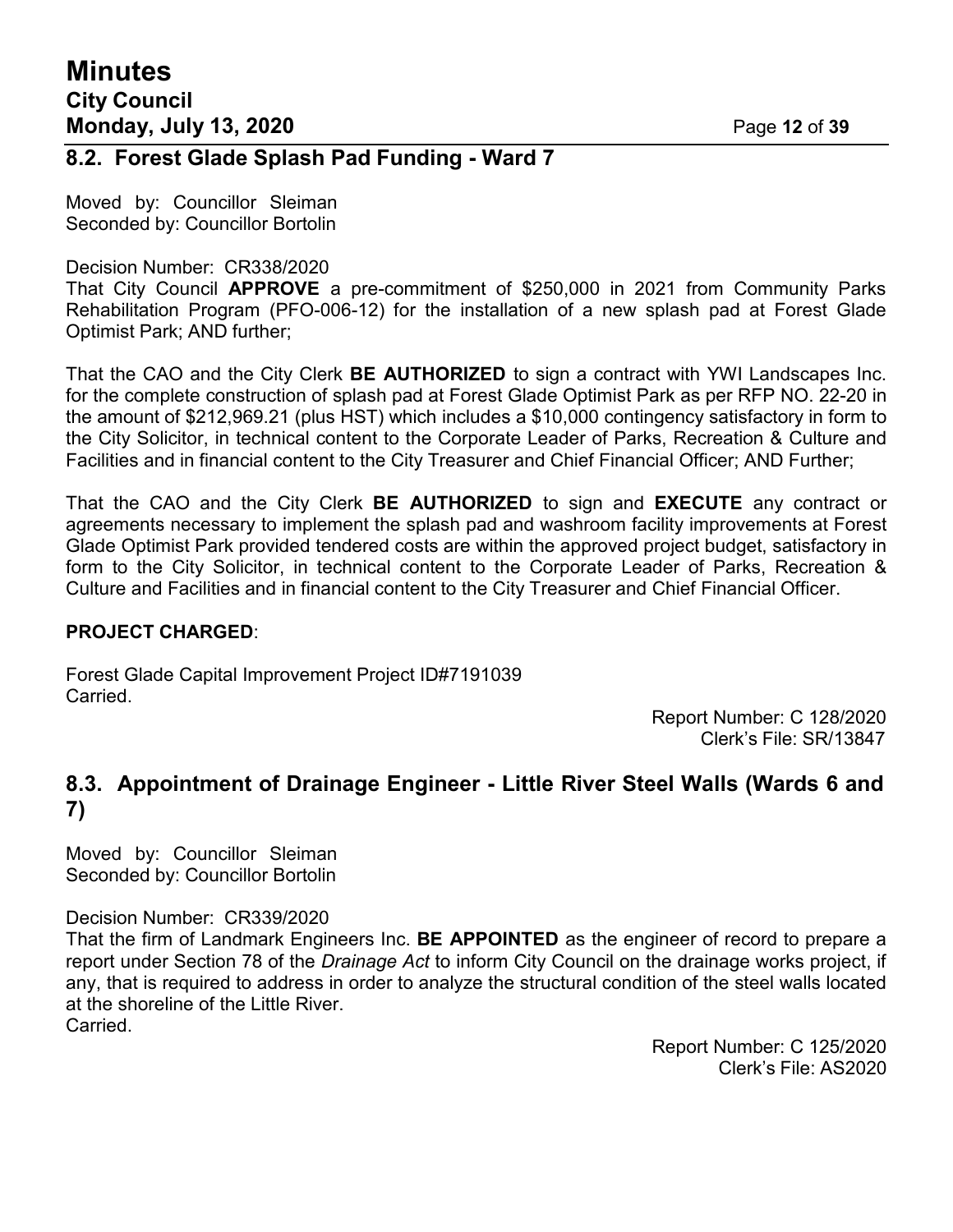## **Minutes City Council Monday, July 13, 2020** Page **13** of **39**

#### **8.4. Appointment of Drainage Engineer - Talsma and Janisse Drains (Ward 10)**

Moved by: Councillor Sleiman Seconded by: Councillor Bortolin

#### **CR340/2020 RESCINDED BY CR507/2020 ADOPTED OCTOBER 19, 2020**

Decision Number: CR340/2020

That the firm of BairdAE Inc. **BE APPOINTED** as the engineer of record to prepare a report under Section 78 of the *Drainage Act* to inform Council on the drainage works project, if any, that is required to address the ongoing use of the Talsma Drain and designation as a Municipal Drain. Carried.

> Report Number: C 126/2020 Clerk's File: AS2020

### **8.5. Updates to the Archaeological Management Plan**

Moved by: Councillor Sleiman Seconded by: Councillor Bortolin

Decision Number: CR341/2020 DHSC 169 That the report of the Heritage Planner dated May 5, 2020 entitled, "Updates to the Archaeological Management Plan" **BE RECEIVED FOR INFORMATION**. Carried.

Report Number: SCM 186/2020 & S 71/2020 Clerk's File: SPL2020

### **8.7. OPA & Rezoning – Responsive Group – 3175-3215 Banwell - OPA 131 OPA/6047 Z-004/20 ZNG/6046 -Ward 7**

Moved by: Councillor Sleiman Seconded by: Councillor Bortolin

#### Decision Number: CR343/2020 DHSC 166

That Volume 1: The Primary Plan of the City of Windsor Official Plan **BE AMENDED** by changing the land use designation of Part of Lots 143 and 144, Concession 1, designated as Parts 1 to 4, 11 to 15, and 26 to 30, Plan 12R-27789 (PIN 01566-0995; Roll No. 070-890-02411), situated on the west side of Banwell Road between Tecumseh Road East and Palmetto Street, on Schedule D: Land Use from "Commercial Corridor" to "Residential".

That Zoning By-law 8600 **BE AMENDED** by changing the zoning of Part of Lots 143 and 144, Concession 1, designated as Parts 1 to 4, 11 to 15, and 26 to 30, Plan 12R-27789 (PIN 01566- 0995; Roll No. 070-890-02411), situated on the west side of Banwell Road between Tecumseh Road East and Palmetto Street, from HCD2.1 and S.20(1)181 to Residential District 3.20 (RD3.20) on the following basis:

12.20 RESIDENTIAL DISTRICT 3.20 (RD3.20)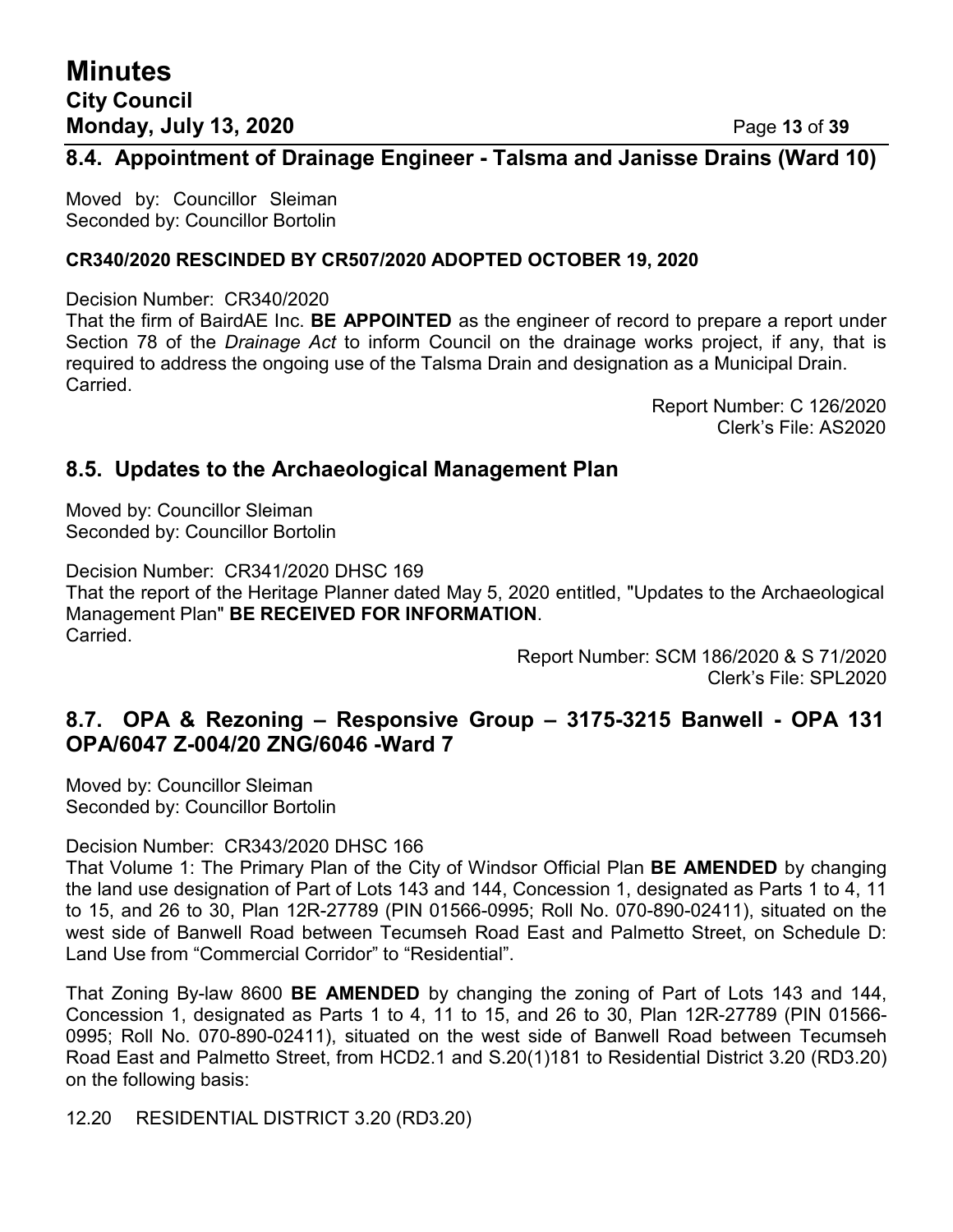# **Minutes City Council Monday, July 13, 2020** Page **14** of **39**

| 12.20.1  | <b>PERMITTED USES</b><br><b>Lodging House</b><br><b>Residential Care Facility</b><br>Any use accessory to the above uses |                              |  |
|----------|--------------------------------------------------------------------------------------------------------------------------|------------------------------|--|
| 12.20.5  | <b>PROVISIONS</b>                                                                                                        |                              |  |
|          | Lot Frontage – minimum<br>.1                                                                                             | As existing                  |  |
|          | Lot Area - minimum<br>$\cdot$ 2                                                                                          | As existing                  |  |
|          | Lot Coverage – maximum<br>$.3\,$                                                                                         | 35.0%                        |  |
|          | Main Building Height - maximum<br>$\cdot$                                                                                | 14.0 <sub>m</sub>            |  |
|          | $.5\,$<br>Front Yard Depth - minimum                                                                                     | 3.50 <sub>m</sub>            |  |
|          | Rear Yard Depth – minimum<br>.6                                                                                          | 6.0 <sub>m</sub>             |  |
|          | Side Yard Width - minimum                                                                                                | 6.0 <sub>m</sub>             |  |
|          | Landscaped Open Space Yard - minimum<br>.8                                                                               | 25.0% of the <i>lot area</i> |  |
|          | [ZDM 15; ZNG/6046]                                                                                                       |                              |  |
| Carried. |                                                                                                                          |                              |  |

Report Number: SCM 188/2020 & S 74/2020 Clerk's File: Z0/13758 & ZB/13757

### **8.8. Approval of a Plan of Condominium with Exemption under Section 9(3) of** *The Condominium Act* **–Skyline Real Estate Holdings Inc. 737 Ouellette Ave. – CDM 001-20 [CDM-6041] ; Ward 3**

Moved by: Councillor Sleiman Seconded by: Councillor Bortolin

Decision Number: CR344/2020 DHSC 167

That the application of Skyline Real Estate Holdings Inc. for an exemption under Section 9(3) of *The Condominium Act* for approval of a plan of condominium (Standard Condominium), comprised of 10 additional dwelling units, as shown on the attached Maps No. CDM-001/20-1 to CDM 001/20- 6, within in an existing condominium tenured Multiple Dwelling structure designated ; Essex Condominium Plan (ECP) 169, City of Windsor; located at 737 Ouellette Avenue **BE APPROVED** for a period of three (3) years.

Carried.

Report Number: SCM 189/2020 & S 75/2020 Clerk's File: ZP/13761

### **8.9. Approval of a Plan of Condominium with Exemption under Section 9(3) of** *The Condominium Act* **– Piroli Construction Inc. 850 Wyandotte Street W – CDM 002-20 [CDM-6053]; Ward 3**

Moved by: Councillor Sleiman Seconded by: Councillor Bortolin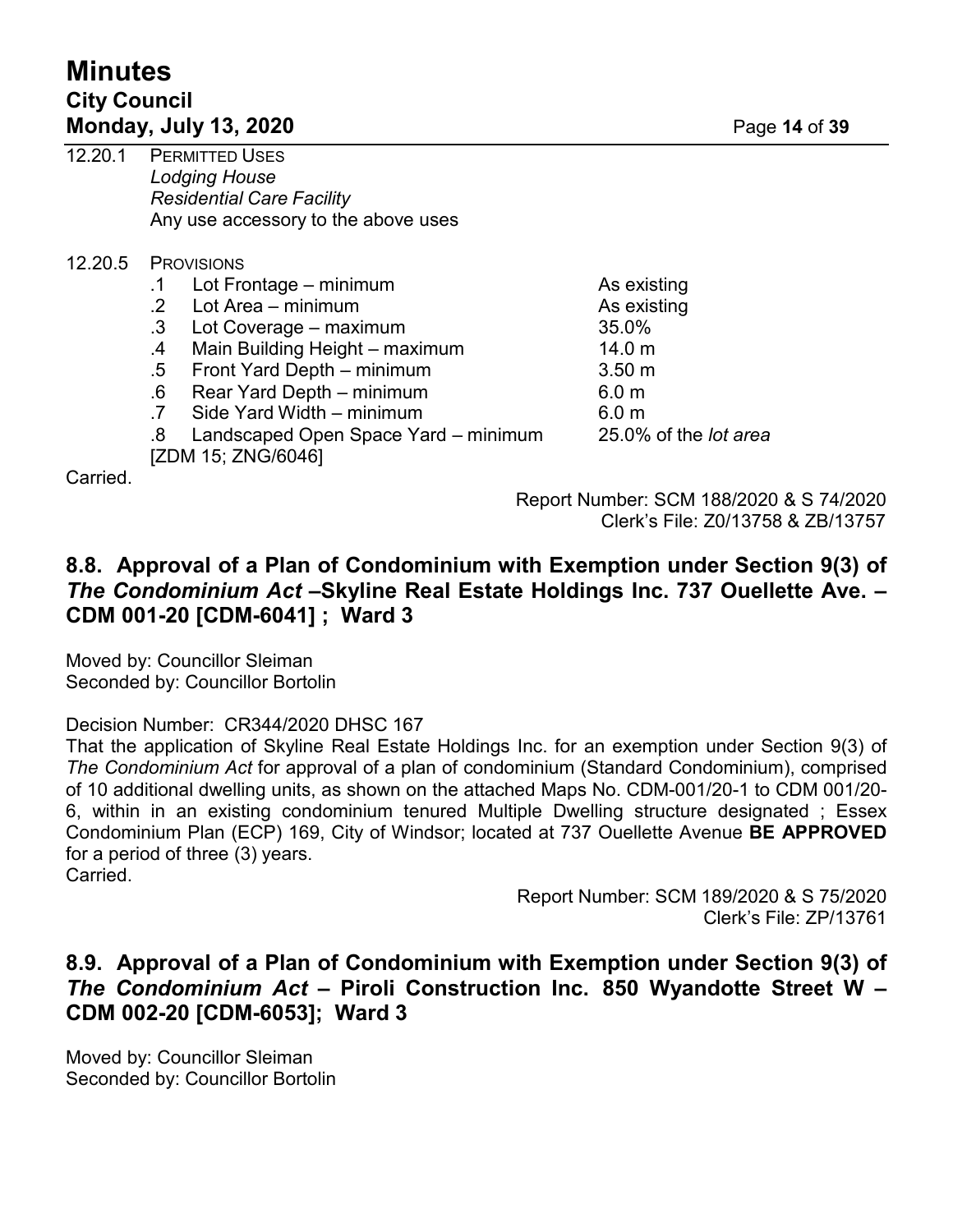# **Minutes City Council Monday, July 13, 2020** Page **15** of **39**

Decision Number: CR345/2020 DHSC 168 That the application of Piroli Construction Inc. for an exemption under Section 9(3) of *The Condominium Act* for approval of a plan of condominium (Standard Condominium), comprised of 152 dwelling units, as shown on the attached Map No. CDM-002/20-1 and CDM-002/20-2 within in a newly constructed Multiple Dwelling structure on a parcel legally described as; Part of Lots 34 to 42, (inclusive) Registered Plan 71, Part of Lots 148 to 155 (Inclusive), Part of Alley, Part Lane, Registered Plan 282 and Part of Block 'Z', Registered Plan 469, City of Windsor; located at 850 Wyandotte Street West **BE APPROVED** for a period of three (3) years. Carried.

> Report Number: SCM 190/2020 & S 76/2020 Clerk's File: ZP/13820

### **8.11. Application by the Registered Owner (1603965 Ontario Ltd.) of 3311 Peter Street for an exemption from Demolition Control By-law 20-2007 and an application for Financial Incentives under the Sandwich Community Improvement Plan (Ward 2)**

Moved by: Councillor Sleiman Seconded by: Councillor Bortolin

Decision Number: CR347/2020 DHSC 171

- I. That the Chief Building Official **BE AUTHORIZED** to issue a demolition permit to the registered owner (1603965 Ontario Ltd.), under an Agreement of Purchase and Sale, to demolish a one (1) storey single unit detached dwelling located at 3311 Peter Street (see Appendix 'A'), to construct a one (1) storey single family residential dwelling with a secondary suite when an executed Site Plan Control Agreement has been registered on title with the appropriate securities to ensure the redevelopment occurs within a specified time period to fulfill the conditions of the Site Plan Control Agreement; and,
- II. That any minor changes **BE SUBJECT** to the approval of the City Planner and Chief Building Official at the time of issuance of the Building Permit; and,
- III. That the Chief Building Official **BE DIRECTED** to require, as a condition of the demolition permit:
	- i. The Redevelopment identified in Appendix 'B' and Site Plan be substantially complete within two (2) years following the issuance of the demolition permit;
	- ii. If the redevelopment, including construction of a new building, is not substantially complete within two (2) years of the commencement of the demolition the Clerk enter the sum of Twenty Thousand Dollars (\$20,000) on the collectors roll of the property and prepare a certificate for registration; and,
- IV. That the City Solicitor **BE DIRECTED** to register the certificate in the land registry office against the property; and,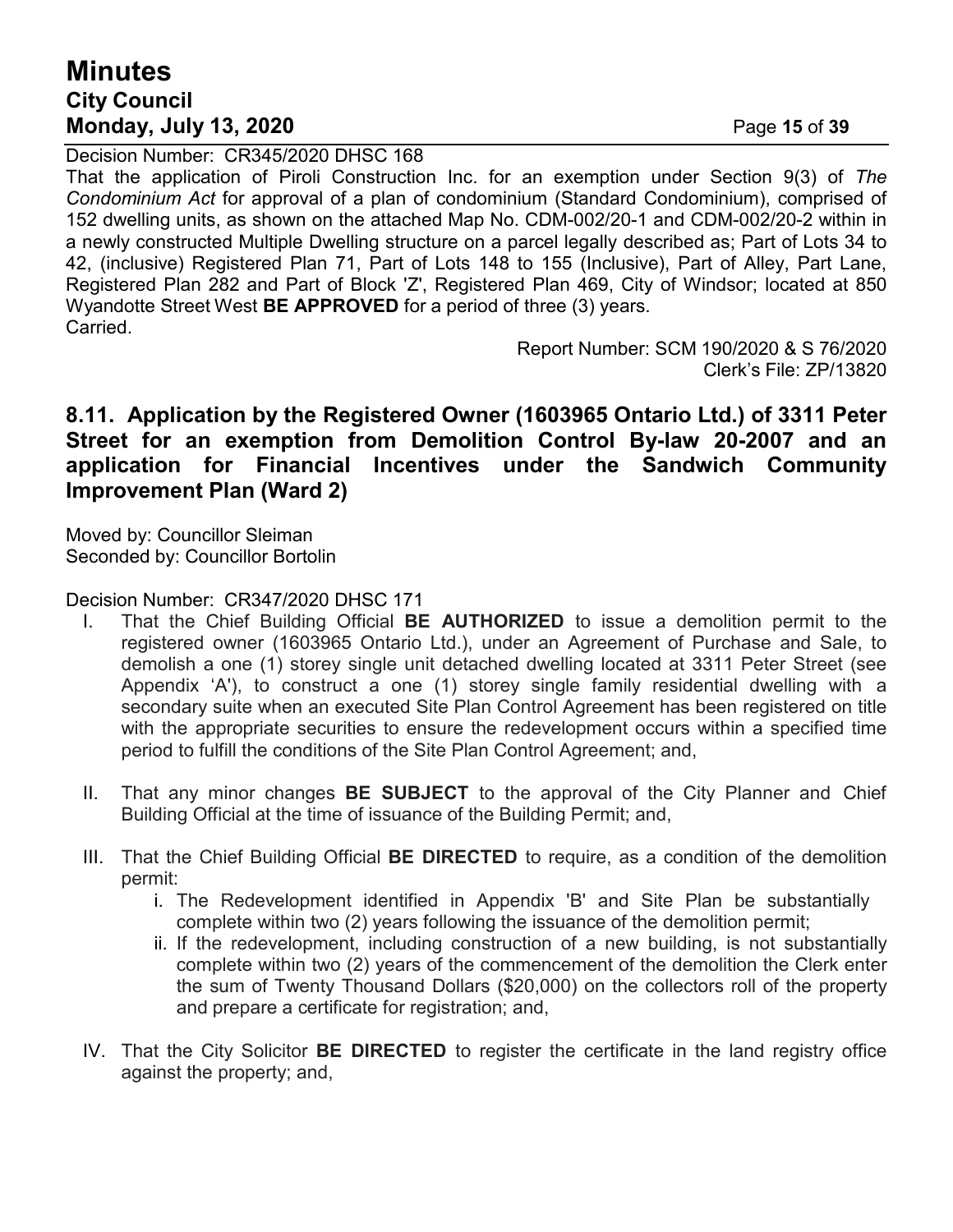# **Minutes City Council Monday, July 13, 2020** Page **16** of **39**

- V. That the request for incentives under the Sandwich Incentive Program made by the registered owner (1603965 Ontario Ltd.), of the property located at 3311 Peter Street, **BE APPROVED** for the following programs:
	- i. *Development and Building Fees Grant* for 100% of the Development and Building Fees identified in the Sandwich CIP (+/-**\$11,823.00**);
	- ii. *Revitalization Grant Program* for 70% of the municipal portion of the tax increment for up to 10 years (+/-**\$1,561.00** per year); and,
- VI. That the CAO and City Clerk **BE AUTHORIZED** to sign the Sandwich Incentive Program Agreement for the *Revitalization Grant* in accordance with all applicable policies, requirements, and provisions contained within the Olde Sandwich Towne Community Improvement Plan to the satisfaction of the City Planner as to content, the City Solicitor as to legal form, and the CFO/City Treasurer as to financial implication; and,
- VII. That grants approved **SHALL LAPSE** if the applicant has not completed the work and fulfilled the conditions within 2 years of the approval date.

Carried.

Report Number: SCM 192/2020 & S 69/2020 Clerk's File: ZS/13670

### **8.12. Close the Westerly 6.1m Portion of Belle Isle View Boulevard ROW and 4.87m wide East/West Alley, Abutting the Property Known as 7467 St. Rose Avenue - Applicant: Glenn Murray - SAA/5550 - Ward 6**

Moved by: Councillor Sleiman Seconded by: Councillor Bortolin

Decision Number: CR348/2020 DHSC 172

- I. That the portion of the 4.87m wide east/west alley east of the existing Alley Closure By-law 774 A between Fairview Boulevard and Belle Isle View Boulevard, south of St. Rose Avenue, labelled as "Part 1" and shown on Drawing No. CC-1733 *attached* as Appendix "A"*,* **BE ASSUMED** for subsequent closure; and,
- II. That the portion of the 4.87m wide east/west alley east of existing Alley Closure By-law 774A between Fairview Boulevard and Belle Isle View Boulevard, south of St. Rose Avenue, labelled as "Part 1" and shown on Drawing No. CC-1733 *attached* as Appendix "A", **BE CLOSED AND CONVEYED** to the applicant subject to the following:
	- a) Easement subject to their being accepted in the City's standard form and in accordance with the City's standard practice, be granted to:
		- a. Bell Canada, Cogeco Connexion, and Enwin Utilities Ltd; and
	- b) That the applicant enter an agreement with The Corporation of the City of Windsor to purchase the portion of the alley shown as PART 1 on Drawing No. CC-1733 attached as Appendix "A"; and,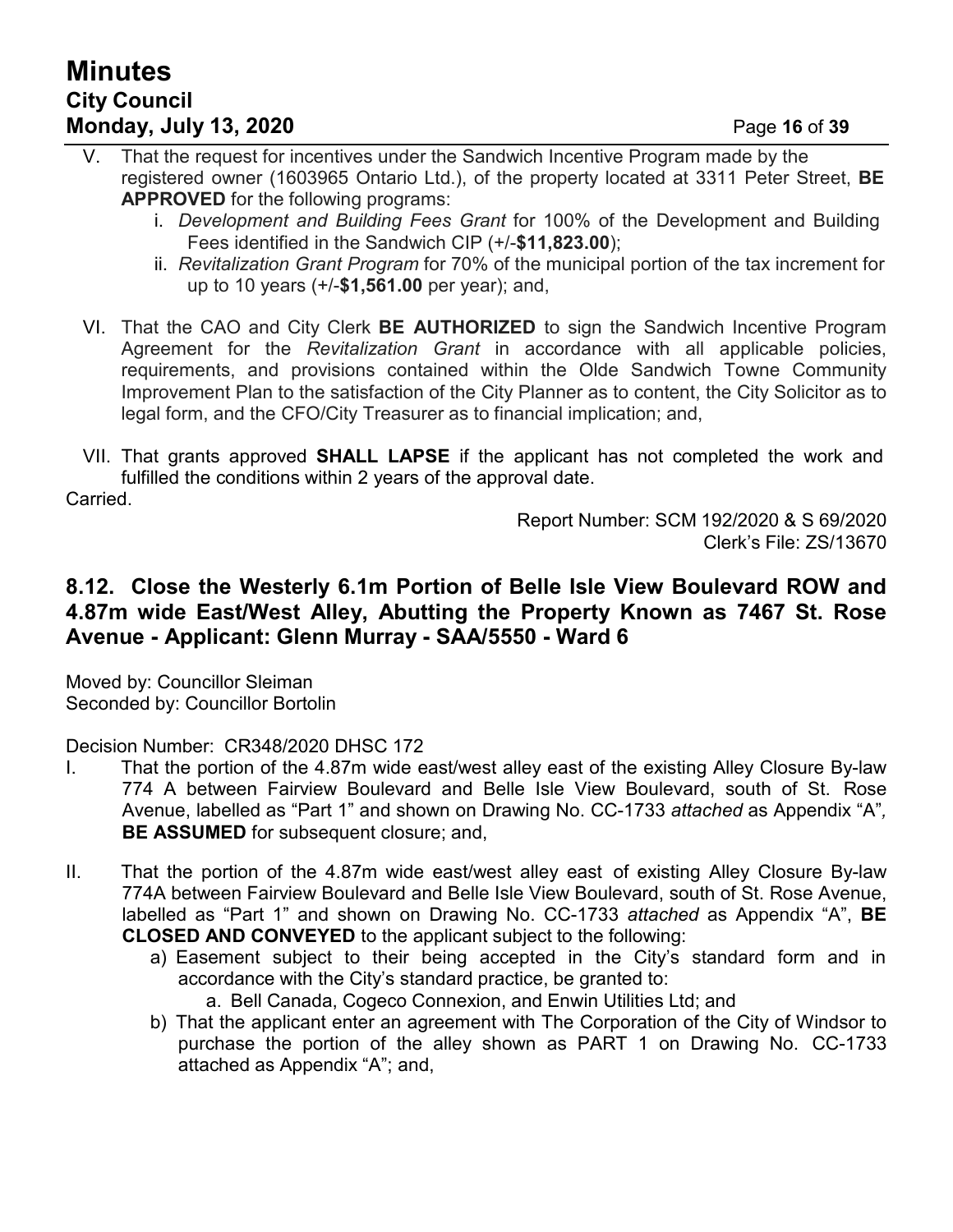# **Minutes City Council Monday, July 13, 2020** Page **17** of **39**

- III. That Conveyance Cost for "Part 1" shown on Drawing No. CC-1733 *attached* as Appendix "A" **BE SET** for alleys abutting lands zoned Residential RD1.2 at \$1.00 plus deed preparation fee and proportionate fee and proportionate share of the survey costs as invoiced to The Corporation of the City of Windsor by an Ontario Land Surveyor; and,
- IV. That the westerly 6.1m portion of Belle Isle View Boulevard right-of-way, south side of St. Rose Avenue, labelled as "Part 2" and shown on Drawing No. CC-1733 *attached* as Appendix "A", **BE ASSUMED** for subsequent closure; and,
- V. That the westerly 6.1m portion of Belle Isle View Boulevard right-of-way, south side of St. Rose Avenue, labelled as "Part 2" and shown on Drawing No. CC-1733 *attached* as Appendix "A", **BE CLOSED AND CONVEYED** to the applicant subject to the following:
	- a) Easement, subject to their being accepted in the City's standard form and in accordance with the City's standard practice, be granted to:
		- a. Cogeco Connexion, Enbridge Gas and Enwin Utilities Ltd; and
	- b) That the applicant enter an agreement with The Corporation of the City of Windsor to purchase the portion of the right-of-way shown as PART 2 on Drawing No. CC-1733 attached as Appendix "A"; and,
- VI. That Conveyance Cost for "Part 2" shown on Drawing No. CC-1733 *attached* as Appendix "A" **BE SET** at \$3,937 per front metre without easements and \$1,969 per front metre with easements, survey cost included; and,
- VII. That the portion of the 4.87m wide east/west alley east of the existing Alley Closure By-law 774 A between Fairview Boulevard and Belle Isle View Boulevard, south of St. Rose Avenue, labelled as "Part 3" and shown on Drawing No. CC-1733 *attached* as Appendix "A"*,* **BE ASSUMED** for subsequent closure; and,
- VIII. That the portion of the 4.87m wide east/west alley east of existing Alley Closure By-law 774A between Fairview Boulevard and Belle Isle View Boulevard, south of St. Rose Avenue, labelled as "Part 3" and shown on Drawing No. CC-1733 *attached* as Appendix "A", **BE CLOSED AND CONVEYED** to the owner of 7439 St. Rose Avenue subject to the following:
	- a) Easement subject to their being accepted in the City's standard form and in accordance with the City's standard practice, be granted to:
		- a. Bell Canada, Cogeco Connexion, and Enwin Utilities Ltd; and
	- b) That the owner of 7439 St. Rose Avenue enter an agreement with The Corporation of the City of Windsor to purchase the portion of the alley shown as "Part 3" and shown on Drawing No. CC-1733 attached as Appendix "A"; and,
- IX. That Conveyance Cost for Part 3 shown on Drawing No. CC-1733 *attached* as Appendix "A" **BE SET** for alleys abutting lands zoned Residential RD1.2 at \$1.00 plus deed preparation fee and proportionate fee and proportionate share of the survey costs as invoiced to The Corporation of the City of Windsor by an Ontario Land Surveyor; and,
- X. That the portion of the 4.87m wide east/west alley east of existing Alley Closure By-law 774A between Fairview Boulevard and Belle Isle View Boulevard, south of St. Rose Avenue,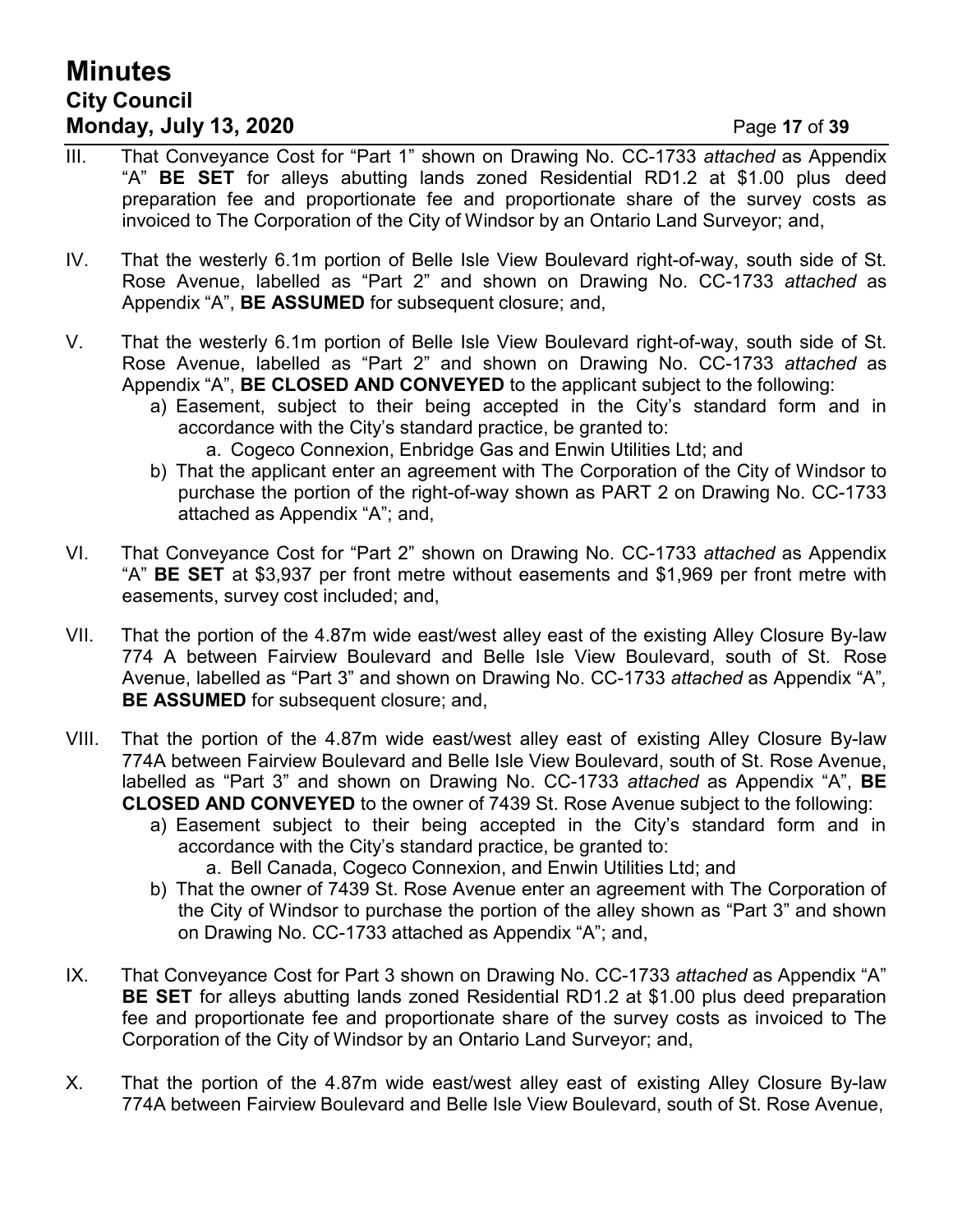# **Minutes City Council Monday, July 13, 2020** Page **18** of **39**

labelled as "Part 4" and shown on Drawing No. CC-1733 *attached* as Appendix "A", **BE CLOSED AND CONVEYED** to the owner of 921 Belle Isle View Boulevard subject to the following:

- a) Easement subject to their being accepted in the City's standard form and in accordance with the City's standard practice, be granted to:
	- a. Bell Canada, Cogeco Connexion, and Enwin Utilities Ltd; and
- b) That the owner of 921 Belle Isle View Boulevard enter an agreement with The Corporation of the City of Windsor to purchase the portion of the alley labelled as "Part 4" and shown on Drawing No. CC-1733 attached as Appendix "A"; and,
- XI. That Conveyance Cost for Part 4 shown on Drawing No. CC-1733 *attached* as Appendix "A" **BE SET** for alleys abutting lands zoned Residential RD1.2 at \$1.00 plus deed preparation fee and proportionate fee and proportionate share of the survey costs as invoiced to The Corporation of the City of Windsor by an Ontario Land Surveyor; and,
- XII. That the owner of 921 Belle Isle View Boulevard **ENTER** an agreement with The Corporation of the City of Windsor to purchase their half of the north/south alley closed by By-law RVSD 958 labelled as "Part 5" and shown on Drawing No. CC-1733 *attached* as Appendix "A"; and,
- XIII. That Conveyance Cost for Part 5 shown on Drawing No. CC-1733 *attached* as Appendix "A" **BE SET** for alleys abutting lands zoned Residential RD1.2 at \$1.00 plus deed preparation fee and proportionate fee and proportionate share of the survey costs as invoiced to The Corporation of the City of Windsor by an Ontario Land Surveyor; and,
- XIV. That The City Planner **BE REQUESTED** to supply the appropriate legal description, in accordance with Drawing No. CC-1733, attached as Appendix "A"; and,
- XV. That the owner of 921 Belle Isle View Boulevard **BE REQUESTED** to obtain a permit to maintain the driveway approach to City Standard AS-221 or AS-222, upon closure and acquisition of Part 4 as shown on Drawing No. CC-1733; and,
- XVI. That The City Solicitor **BE REQUESTED** to prepare the necessary by-law(s); and,
- XVII. That The Chief Administrative Officer and City Clerk **BE AUTHORIZED** to sign all necessary documents approved as to form and content satisfactory to the City Solicitor; and,

XVIII. That the matter **BE COMPLETED** electronically pursuant to By-law Number 336-2003. Carried.

> Report Number: SCM 193/2020 & S 227/2019 Clerk's File: SAA2020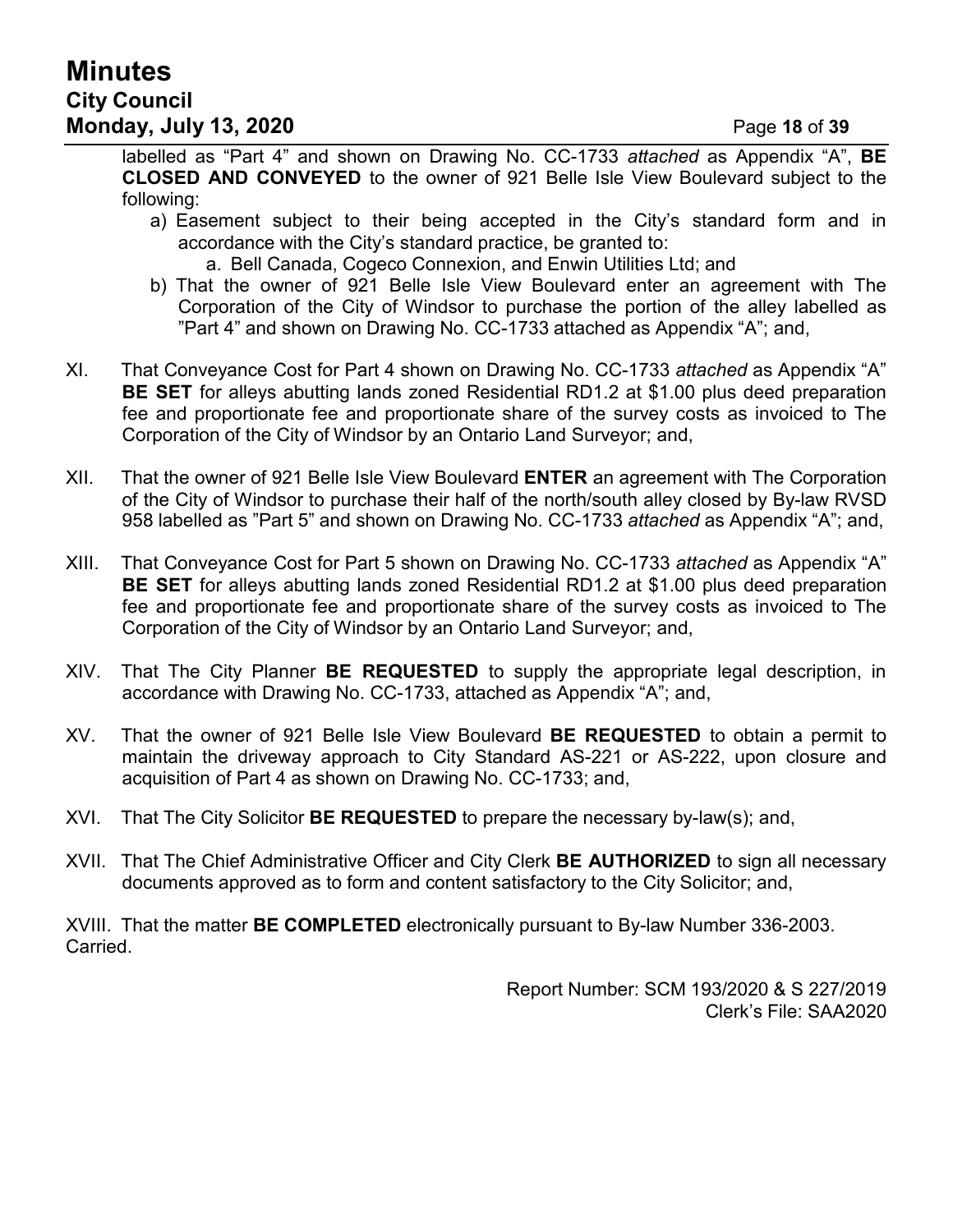## **Minutes City Council Monday, July 13, 2020** Page **19** of **39**

**8.13. Minutes of the International Relations Committee of its meeting held February 26, 2020**

Moved by: Councillor Sleiman Seconded by: Councillor Bortolin

Decision Number: CR349/2020 DHSC 173 That the minutes of the International Relations Committee of its meeting held February 26, 2020 **BE RECEIVED** for information. Carried.

> Report Number: SCM 194/2020 & SCM 97/2020 Clerk's File: MB2020

### **8.14. EWSWA Annual Report - Essex-Windsor Residential Waste Diversion 2019 (dated March 31, 2020)**

Moved by: Councillor Sleiman Seconded by: Councillor Bortolin

Decision Number: CR350/2020 ETPS 766 That the Essex Windsor Solid Waste Authority (EWSWA) Annual Report - Essex-Windsor Residential Waste Diversion 2019 **BE APPROVED** as presented. **Carried** 

Report Number: SCM 199/2020 & SCM 175/2020 Clerk's File: MB2020

#### **8.15. EWSWA Regular Board Meeting Minutes February 4, 2020**

Moved by: Councillor Sleiman Seconded by: Councillor Bortolin

Decision Number: CR351/2020 ETPS 767 That the minutes of the Essex Windsor Solid Waste Authority (EWSWA) of its meeting held February 4, 2020 **BE RECEIVED**. **Carried** 

> Report Number: SCM 200/2020 & SCM 176/2020 Clerk's File: MB2020

### **8.16. Traffic Calming - Adapting to COVID-19 Emergency - City-Wide**

Moved by: Councillor Sleiman Seconded by: Councillor Bortolin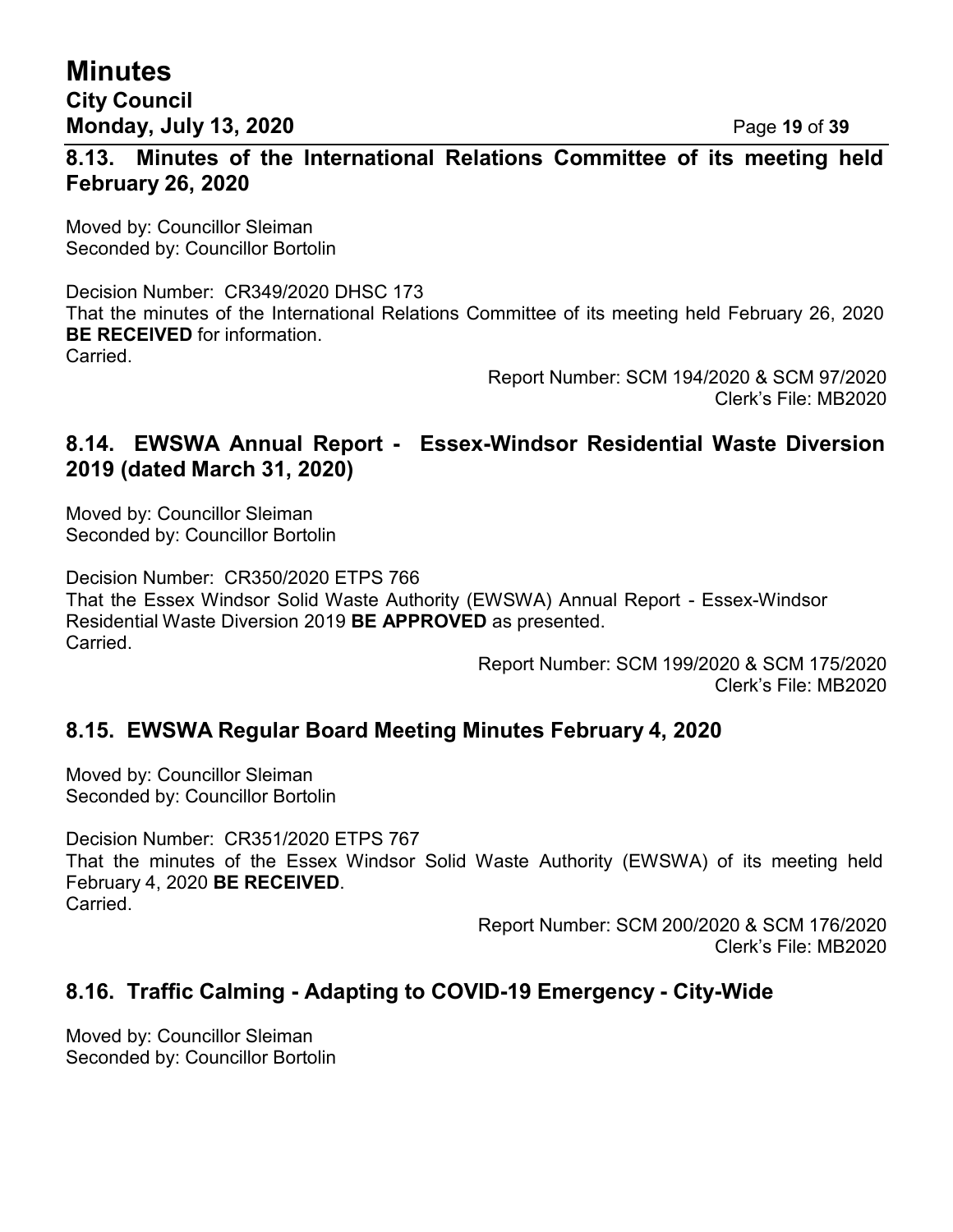# **Minutes City Council Monday, July 13, 2020** Page **20** of **39**

Decision Number: CR352/2020 ETPS 768

That, for the duration of the municipal declared state of emergency, the requirement for resident petitions in the Traffic Calming Policy **BE WAIVED;** and,

That Administration **BE DIRECTED** to use 311 polls in place of these petitions. Carried.

> Report Number: SCM 201/2020 & S 64/2020 Clerk's File: MH/13786 & ST2020

### **8.17. Riverside Drive at Ford Boulevard - Speed Review - Ward 6**

Moved by: Councillor Sleiman Seconded by: Councillor Bortolin

Decision Number: CR353/2020 ETPS 769

That the report of the Transportation Planning Senior Engineer dated May 29, 2020 entitled "Riverside Drive at Ford Boulevard – Speed Review – Ward 6" **BE RECEIVED** for information. Carried.

> Report Number: SCM 202/2020 & S 78/2020 Clerk's File: ST2020

#### **8.18. Revised 2021 Road Rehabilitation Program - City Wide**

Moved by: Councillor Sleiman Seconded by: Councillor Bortolin

Decision Number: CR354/2020 ETPS 770

That City Council **APPROVE** the following revised 2021 road rehabilitation program, which will be completed in conjunction with the ENWIN-Water Division's directive to address lead water connections:

| PROPOSED REVISED 2021 ROAD REHABILITATION PROGRAM |                                     |                                  |                       |                              |
|---------------------------------------------------|-------------------------------------|----------------------------------|-----------------------|------------------------------|
| <b>ITEM</b><br>NO.                                | <b>STREET</b>                       | <b>FROM</b>                      | <b>TO</b>             | <b>REHAB.</b><br><b>TYPE</b> |
| 1                                                 | <b>CAMERON AVE</b>                  | <b>RIVERSIDE DR</b>              | CUL-DE-SAC            | м                            |
| $\mathfrak{p}$                                    | KILDARE RD                          | <b>ASSUMPTION ST</b>             | <b>WYANDOTTE ST E</b> | R                            |
| 3                                                 | <b>LABELLE STREET</b>               | <b>ROCKWELL</b><br><b>AVENUE</b> | ALEXANDRA AVENUE      | R                            |
| 4                                                 | <b>GLADSTONE</b>                    | TECUMSEH                         | <b>YPRES</b>          | R                            |
| 5                                                 | <b>MATCHETTE RD</b>                 | EC ROW                           | <b>CHAPPELL AVE</b>   | <b>FDR</b>                   |
| 6                                                 | <b>TECUMSEH ROAD</b><br><b>EAST</b> | <b>WALKER RD</b>                 | <b>DROUILLARD RD</b>  | R/M                          |

Carried.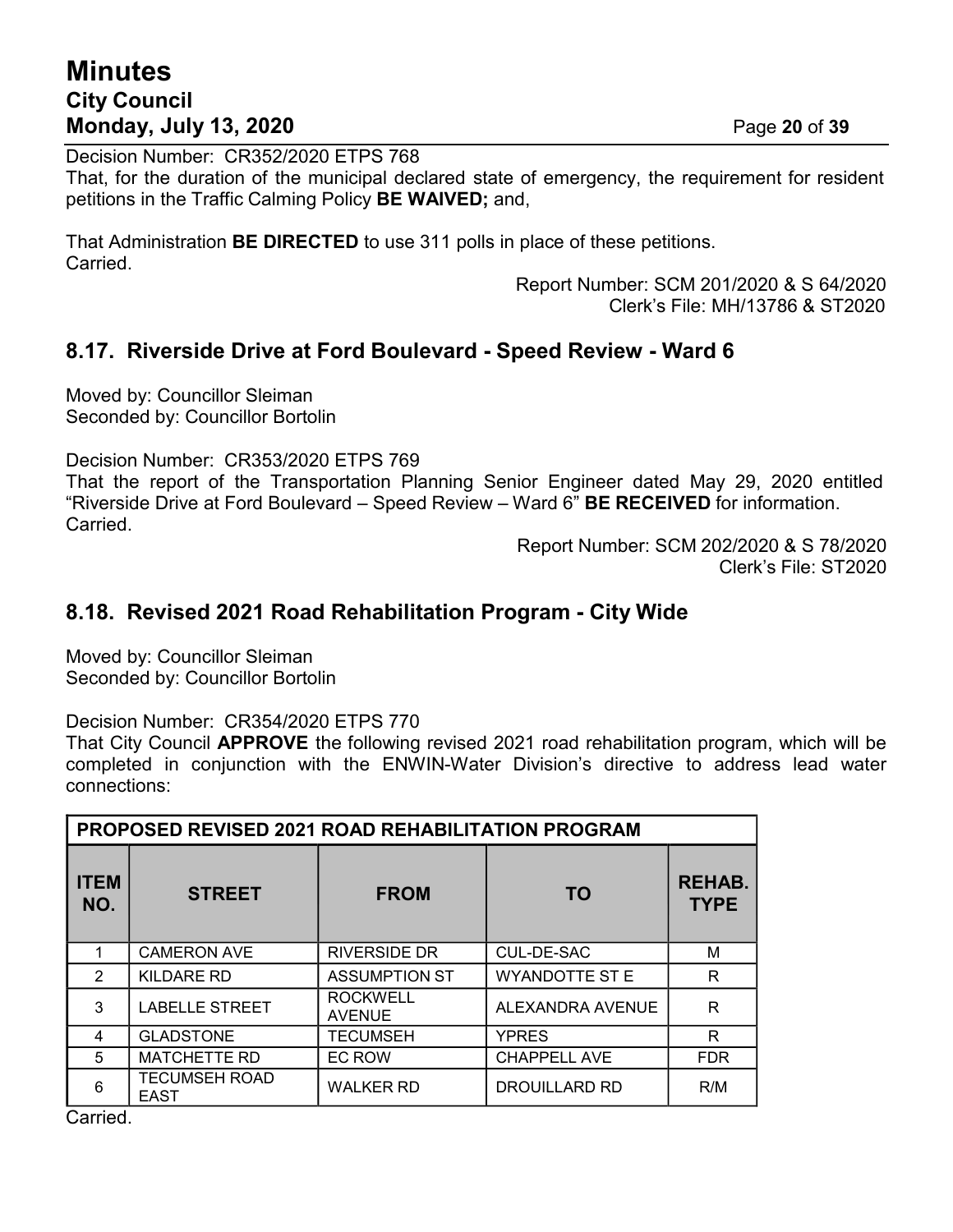Report Number: SCM 203/2020 & S 81/2020 Clerk's File: AFB/13698 & SW2020

### **11.2. Declaration of Vacant Lands Municipally Known as 0 Grand Marais Road East and Part of Closed Grand Marais Road East Surplus and Authority to Offer for Sale-Ward 10**

Moved by: Councillor Sleiman Seconded by: Councillor Bortolin

Decision Number: CR356/2020

I. That the following City of Windsor (the "**City**") vacant parcels of land **BE DECLARED** surplus:

#### **PARCEL #1:**

- Municipal address: **0 Grand Marais Road East** vacant parcel of land situate on the north side of Grand Marais Road East, west of Atkinson Street
- Legal Description: Park Lot on Registered Plan 1106 Sandwich East, designated as Parts 1 and 2 on 12R-28235
- Approximate Lot size: Irregular
- **•** Approximate Lot area: 4,425 sq ft (411.1 m<sup>2</sup>)

#### **PARCEL #2:**

- Municipal address: **0 Grand Marais Road East** part of closed Grand Marais Road East, west of Atkinson Street
- Legal Description: Part of Closed Grand Marais Road Widening on Registered Plan 1106 closed by By-Law 90-2008, designated at Parts 3-6 on 12R-28235
- **Approximate Lot size: 84.5 feet x 68.3 feet (25.75 m x 20.81 m)**
- **•** Approximate Lot area: 5,737 sq ft (533 m<sup>2</sup>) (herein the "**Subject Parcels**"); and
- II. That the Manager of Real Estate Services **BE AUTHORIZED** to offer the vacant parcels of land identified in Recommendation I for sale on the MLS at a price to be determined by the Manager of Real Estate Services commensurate with an independent appraisal.

Carried.

Report Number: C 123/2020 Clerk's File: APM2020

## **11.3. Capital Variance Report – May 31, 2020 - City Wide**

Moved by: Councillor Sleiman Seconded by: Councillor Bortolin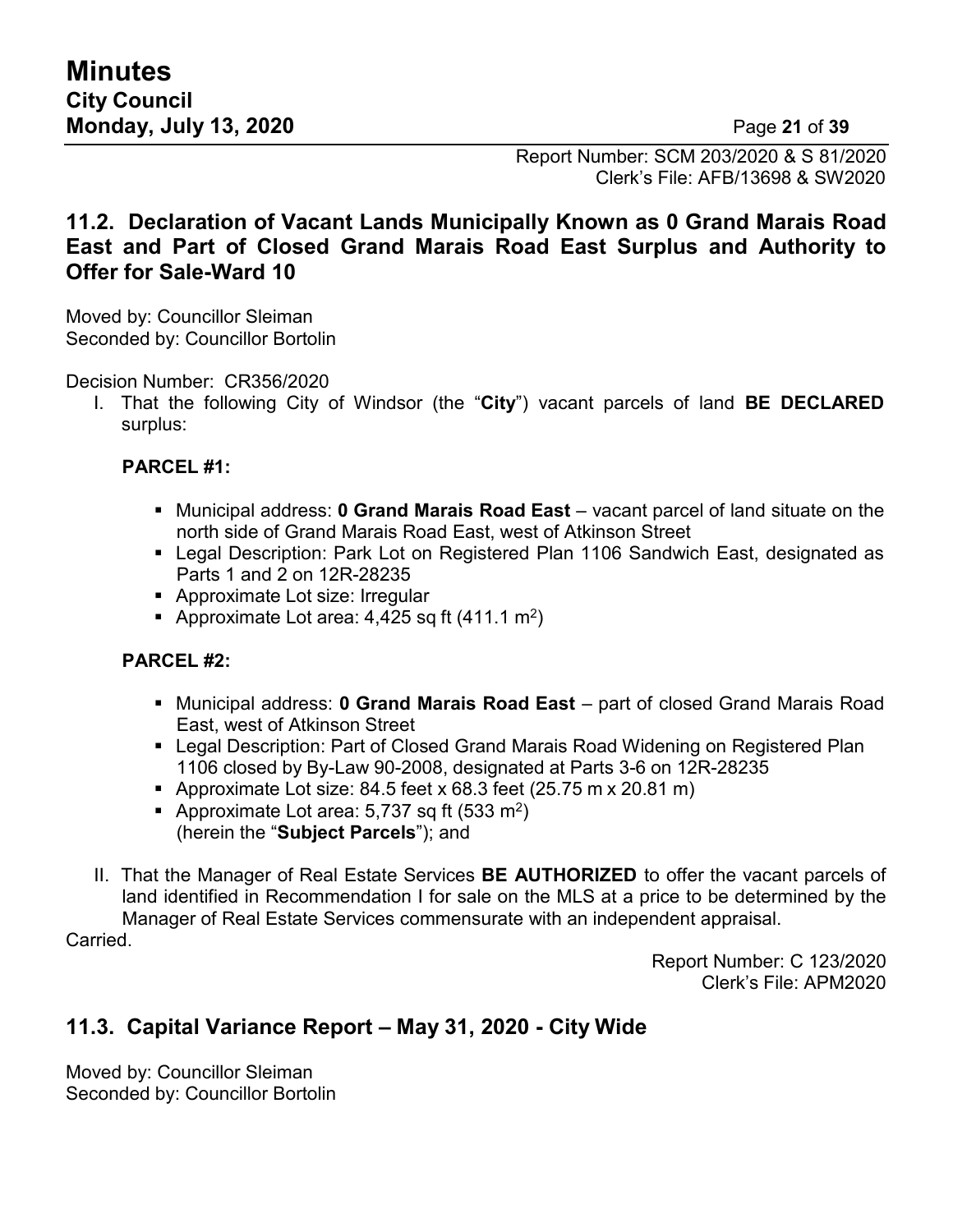# **Minutes City Council Monday, July 13, 2020** Page **22** of **39**

Decision Number: CR357/2020

That City Council **RECEIVE** for information the 2020 Life-to-Date Capital Variance Report as at May 31, 2020 as presented by the Chief Financial Officer and City Treasurer; and,

That City Council **APPROVE** the transfers to and from capital projects/reserves as identified within Appendix A – Summary of Capital Project Variances and,

That City Council **SUPPORT** Administration's continuance to close capital projects in a timely fashion ensuring any surpluses which may be required to offset unmitigated pandemic costs are identified and tracked for consideration as part of the 2020 yearend close and;

That in order to align planned Playground Replacements with the current project that City Council **APPROVE** a pre-commitment of funds from the Playground Replacement Program (PFO-002-15) in the amount of \$385,000 in 2021 and direct those funds to the Enhanced Flooding Mitigation Program (DMAF) project (ENG-005-19). Carried.

> Report Number: C 91/2020 Clerk's File: MH/13786

### **11.5. Confirm and Ratify - Application for a Cannabis Retail Store Authorization at 7405 Tecumseh Road East, Unit 200 - Ward 8**

Moved by: Councillor Sleiman Seconded by: Councillor Bortolin

Decision Number: CR359/2020

That the results of the email poll conducted by the Deputy City Clerk on July 6, 2020 noting the following motion as being **put** and **lost** due to an equality of votes, **BE CONFIRMED AND RATIFIED**:

THAT City Council RECEIVE the collected comments as requested through CR534/2019 for information; and,

THAT City Council OPPOSE the Retail Cannabis Application requested by 'Urbnbud' regarding the site located at 7405 Tecumseh Road East, Unit 200; and,

THAT City Council DIRECT the Chief Administrative Officer to RETURN their decision along with this report and Appendices A and B to the Alcohol and Gaming Commission of Ontario for consideration regarding the Retail Cannabis Application and for delivery to the Applicant, 'Urbnbud', located at 7405 Tecumseh Road East, Unit 200 no later than July 9, 2020.

Carried.

Report Number: C 142/2020 Clerk's File: GP/13047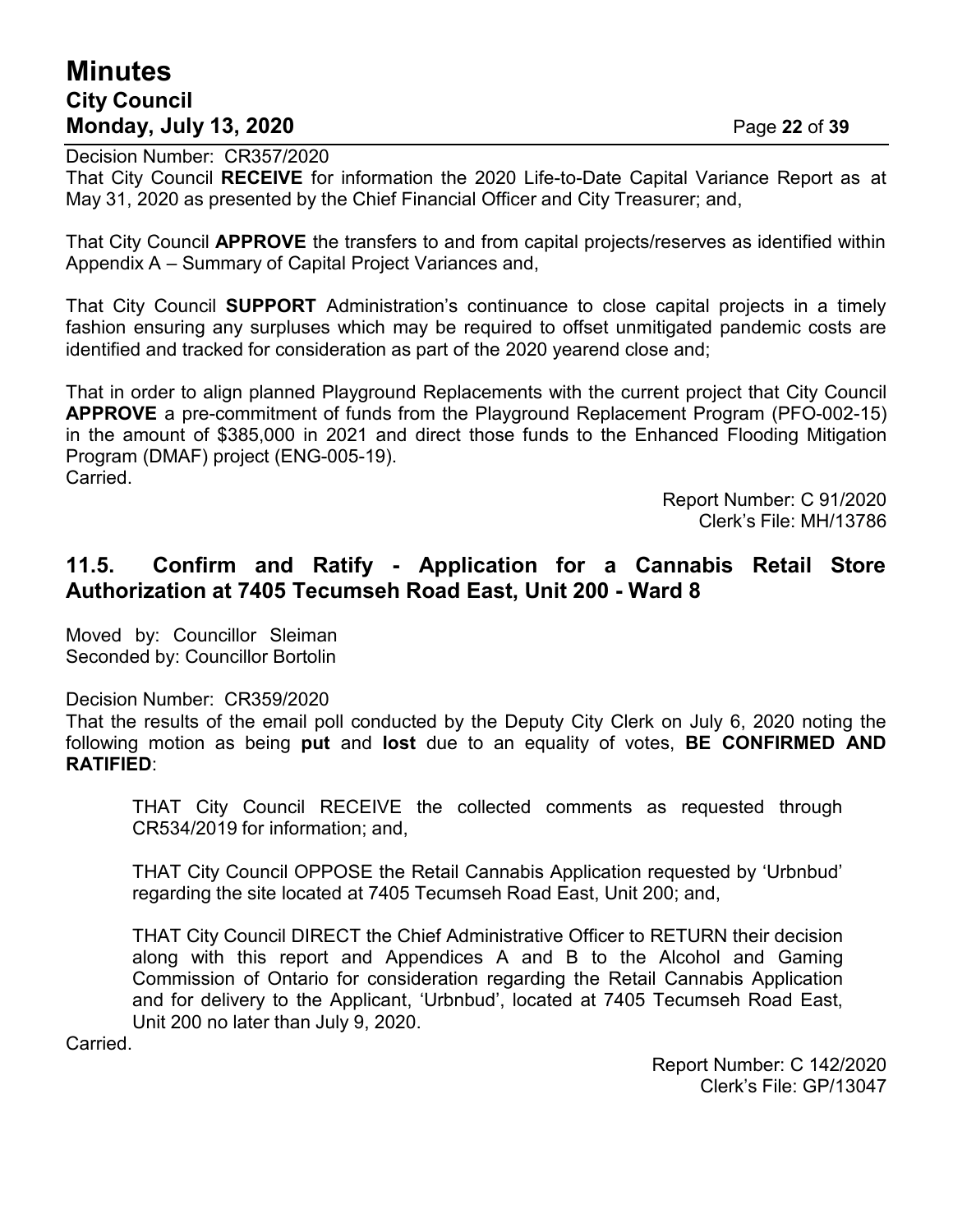**Minutes City Council Monday, July 13, 2020** Page **23** of **39**

### **11.6. Confirm And Ratify Report – Outdoor Screen For Use At Various Outdoor Functions - City Wide**

Moved by: Councillor Sleiman Seconded by: Councillor Bortolin

Decision Number: CR360/2020

That the results of the email poll conducted by the Deputy City Clerk on July 6, 2020 approving the following recommendation **BE CONFIRMED AND RATIFIED**:

That City Council **AUTHORIZE** the purchase of a 22x40ft outdoor screen for use at various outdoor functions around the City including drive-in movie theatre events hosted by the WIFF at Festival Plaza, in an amount not to exceed \$65,000 from the MAT (Municipal Accommodation Tax) tax reserve fund which currently has a balance of \$765,000.

Carried.

Report Number: C 143/2020 Clerk's File: MH/13786

### **9. REQUEST FOR DEFERRALS, REFERRALS AND/OR WITHDRAWALS**

None requested.

### **10. PRESENTATIONS AND DELEGATIONS (5 Minute maximum per delegate)**

None presented.

### **11. REGULAR BUSINESS ITEMS (Non-Consent Items)**

### **11.1. Response to CQ#11-2020 Regarding Open-Air Burning**

Moved by: Councillor Kaschak Seconded by: Councillor Sleiman

That Council ENDORSE a 3 year pilot project beginning approximately September 15, 2020 or earlier if possible to approve open air burning in the City of Windsor through a City permit process to allow backyard fires but with many conditions attached; and further,

That in 2023 the Council of the day can then ASSESS the 3 year project with all of the data and then determine the direction for the City moving forward thereafter; and further,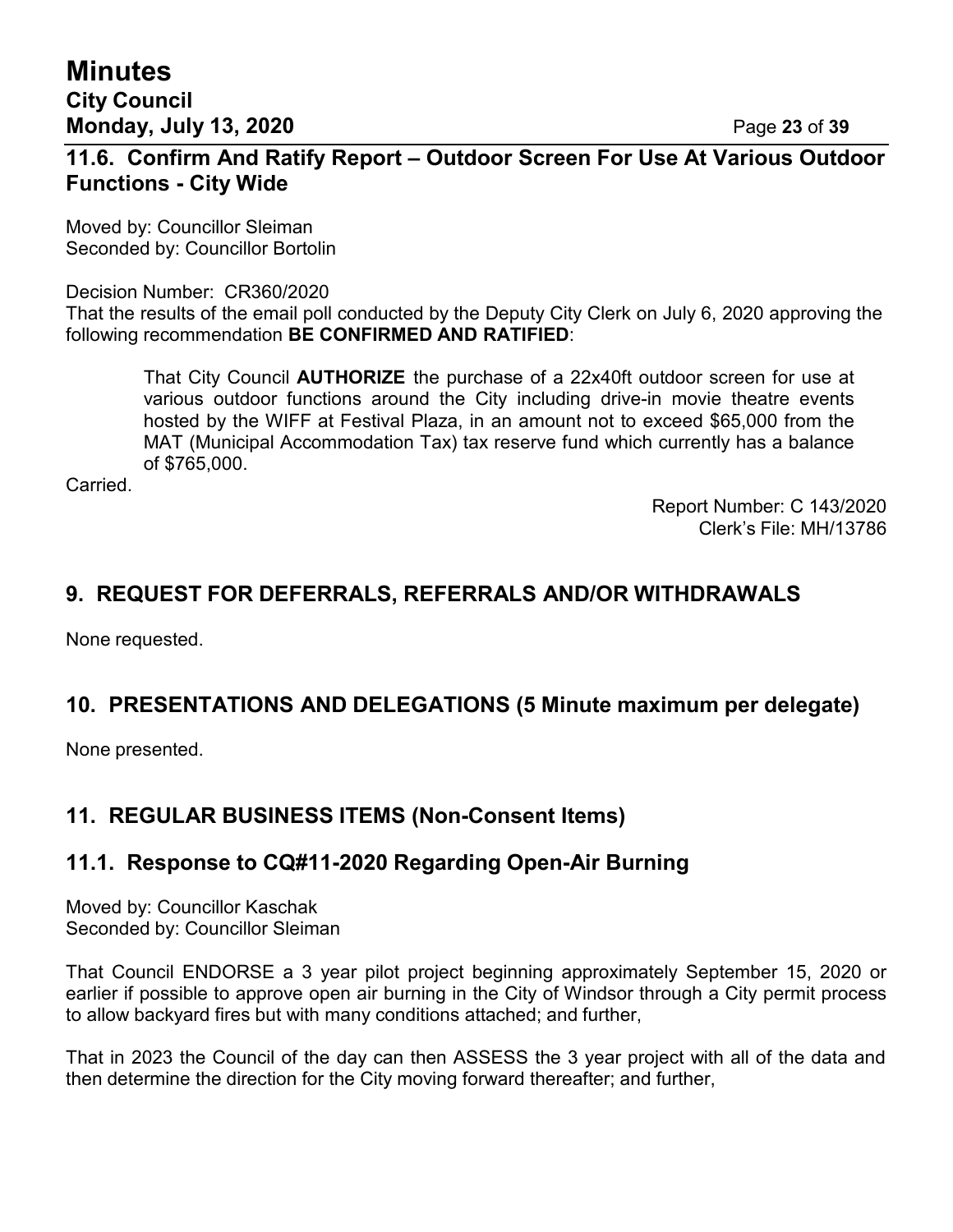# **Minutes City Council Monday, July 13, 2020** Page **24** of **39**

That the many education and public safety conditions BEGIN AS FOLLOWS:

- Allowing this to be done only from Thursday's to Sunday's from 6pm & to end by midnight;
- A designated sized 1 square metre backyard fire pit is the maximum size allowed. The container is to be made from non-combustible material;
- The size of the fire cannot exceed 2 feet long by 2 feet wide by 2 feet high;
- Only clean dry seasoned wood, charcoal, briquettes or retail fire logs are allowed to be burned;
- Treated or painted wood cannot be burned, no asphalt products, rubber, tires, construction material, household material or plastics can ever be burned;
- You must have a bucket of water, a garden hose or a fire extinguisher nearby the fire site and always an adult attending;
- The centre of the fire must be a minimum of 15 metres from property lines;
- The centre of the fire must be a minimum of 10 metres from hedges, fences, buildings etc.;
- Fires would not be allowed when wind conditions in such direction could cause smoke annoyance to neighbours;
- Fires would not be allowed during rain, fog, smog/poor air quality alerts or days and during fire bans issued by the Fire Chief or high risk periods;
- The fire must be set and supervised at all times by a competent adult; and,
- The fire must be full extinguished by an adult before at or before midnight on the applicable days; and further,

That the City Solicitor BE DIRECTED to prepare the necessary by-laws required to enact this initiative; and,

That Administration BE DIRECTED to incorporate a reporting mechanism yearly with cost implications both to the fire department and the Corporation of the City of Windsor, and that a Communications plan BE DEVELOPED to educate the public.

The motion is **put** and is **lost**.

At the request of Councillor Kaschak, a recorded vote is taken on this matter.

Aye votes: Councillors Kaschak, Sleiman, Bortolin and Morrison. Nay votes: Councillors Francis, Gignac, Costante, McKenzie and Mayor Dilkens. Absent: Councillor Holt. Abstain: None.

Moved by: Councillor Gignac Seconded by: Councillor Costante

Decision Number: CR355/2020

That the report of the Fire Chief dated June 25, 2020 entitled "Response to CQ#11-2020 Regarding Open-Air Burning" **BE RECEIVED** for information; and further,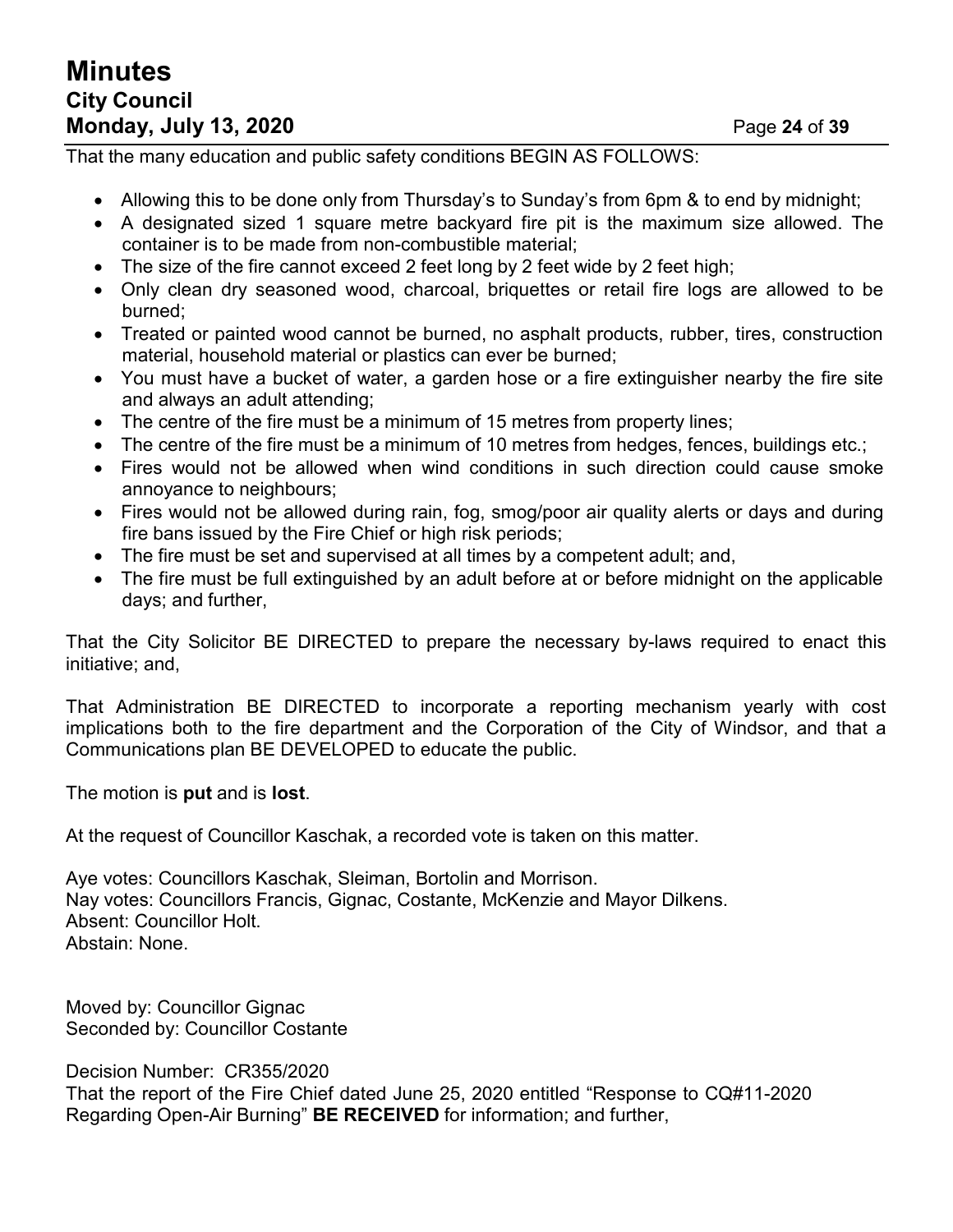## **Minutes City Council Monday, July 13, 2020** Page **25** of **39**

That Administration **BE DIRECTED** to prepare, in consultation with the Fire Chief, a By-law to prohibit open-air burning in the City of Windsor. Carried.

At the request of Councillor Gignac, a recorded vote is taken on this matter.

Aye votes: Councillors Francis, Costante, Bortolin, Sleiman, Gignac, McKenzie, Morrison and Mayor Dilkens. Nay votes: Councillor Kaschak. Absent: Councillor Holt. Abstain: None.

Report Number: C 136/2020 Clerk's File: MH/13786

### **11.4. COVID-19 2020 Year-End Financial Projections - City Wide**

Moved by: Councillor Francis Seconded by: Councillor Gignac

Decision Number: CR358/2020 That City Council **RECEIVE** the report titled "COVID-19 2020 Year-End Financial Projections"; and,

That the City of Windsor continue **TO ACTIVELY PARTICIPATE** in all efforts along with other municipalities and municipal associations to seek financial support from senior levels of government to mitigate any remaining negative financial impacts to municipalities resulting from the COVID-19 pandemic. Carried.

At the request of Councillor Francis, a recorded vote is taken on this matter.

Aye votes: Councillors Francis, Gignac, Sleiman, Morrison and Mayor Dilkens. Nay votes: Councillors Bortolin, McKenzie, Costante and Kaschak. Absent: Councillor Holt. Abstain: None.

Report Number: C 134/2020 Clerk's File: MH/13786 & AFB/13467

### **8.10. Response to B3/2020 Directing Administration to Report Back with a Neighbourhood Residential Rehabilitation Grant Program and List of Funded CIPs**

Moved by: Councillor Gignac Seconded by: Councillor Francis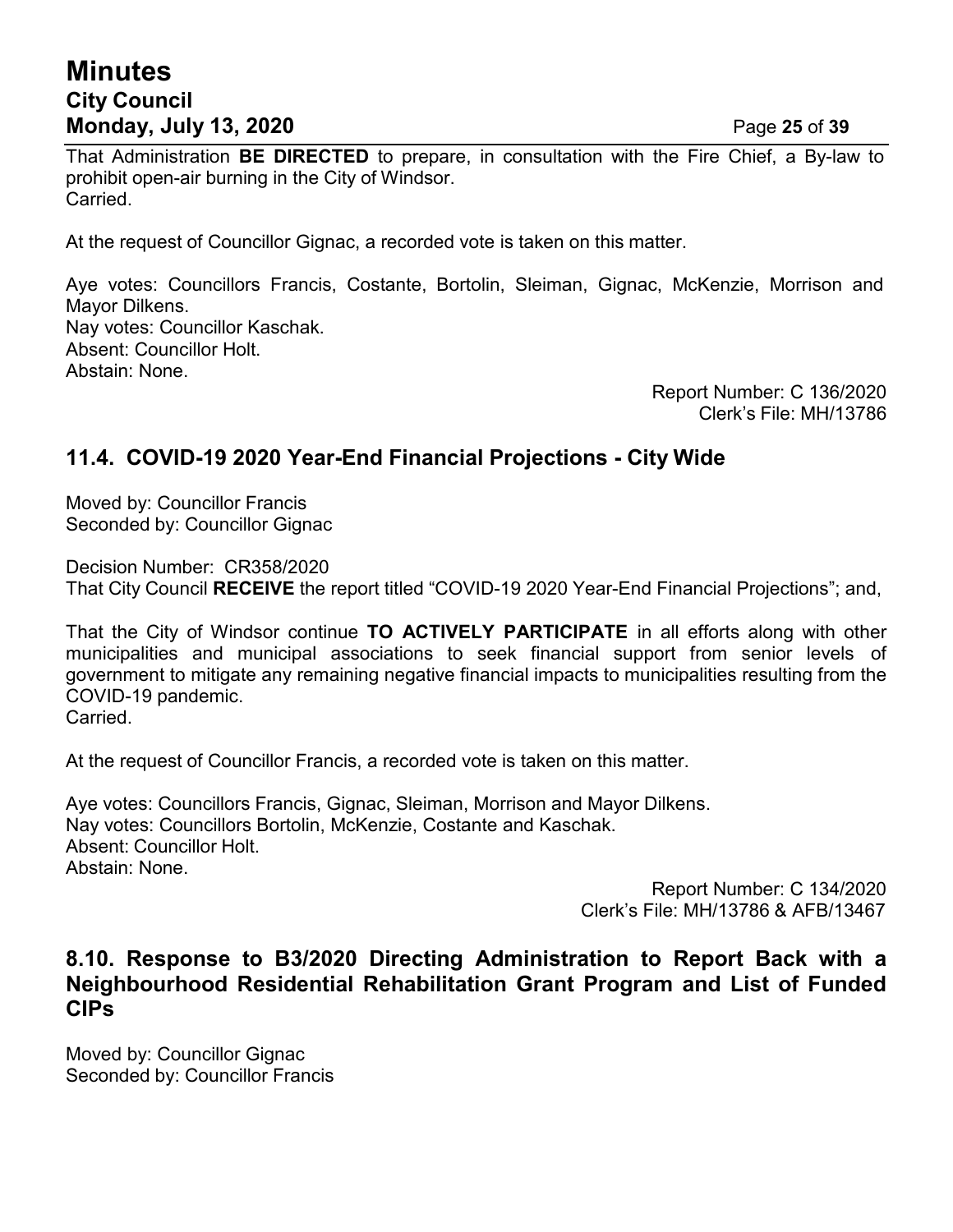# **Minutes City Council Monday, July 13, 2020** Page **26** of **39**

That the report of the Planner III – Special Projects dated April 27, 2020 entitled "Response to B3/2020 Directing Administration to Report Back with a Neighbourhood Residential Rehabilitation Grant Program and List of Funded CIPs" BE RECEIVED for information.

The motion is **put** and is **lost**.

At the request of Councillor Gignac, a recorded vote is taken on this matter.

Aye votes: Councillors Francis, Gignac and Mayor Dilkens. Nay votes: Councillors Costante, Bortolin, Sleiman, Kaschak, McKenzie and Morrison. Absent: Councillor Holt. Abstain: None.

Moved by: Councillor Bortolin Seconded by: Councillor Morrison

Decision Number: CR346/2020 DHSC 170

That the report of the Planner III Special Projects dated April 27, 2020 entitled "Response to B3/2020 Directing Administration to Report Back with a Neighbourhood Residential Rehabilitation Grant Program and List of Funded CIP's" **BE RECEIVED** for Information; and,

That a micro grant program for the Downtown Community Improvement Plan, using the Ford City Community Improvement Plan as the basis, **BE APPROVED**. Carried.

Councillors Francis, Gignac and Mayor Dilkens voting nay. Carried.

Report Number: SCM 191/2020 & S 68/2020 Clerk's File: Z/10320

### **8.6. Zoning By-law Amendment Application for 4100 7th Con. Rd.; Applicant: MAA AshaPuri Enterprises Inc.; File No. Z-020/19, ZNG/5980; Ward 9**

Moved by: Councillor McKenzie Seconded by: Councillor Kaschak

Decision Number: CR342/2020 DHSC 165

- I. That By-law 85-18 cited as the "Township of Sandwich South Comprehensive Zoning Bylaw" **BE REPEALED** for the land located at the southeast corner of the intersection of Baseline Road and 7th Concession Road, described as Pt Lot 16, Concession 7, Sandwich East, and further described as PART 2, 12R16823.
- II. That Zoning By-law 8600 **BE AMENDED** by changing the zoning of the land located at the southeast corner of the intersection of Baseline Road and 7th Concession Road, described as Pt Lot 16, Concession 7, Sandwich East, and further described as PART 2, 12R16823,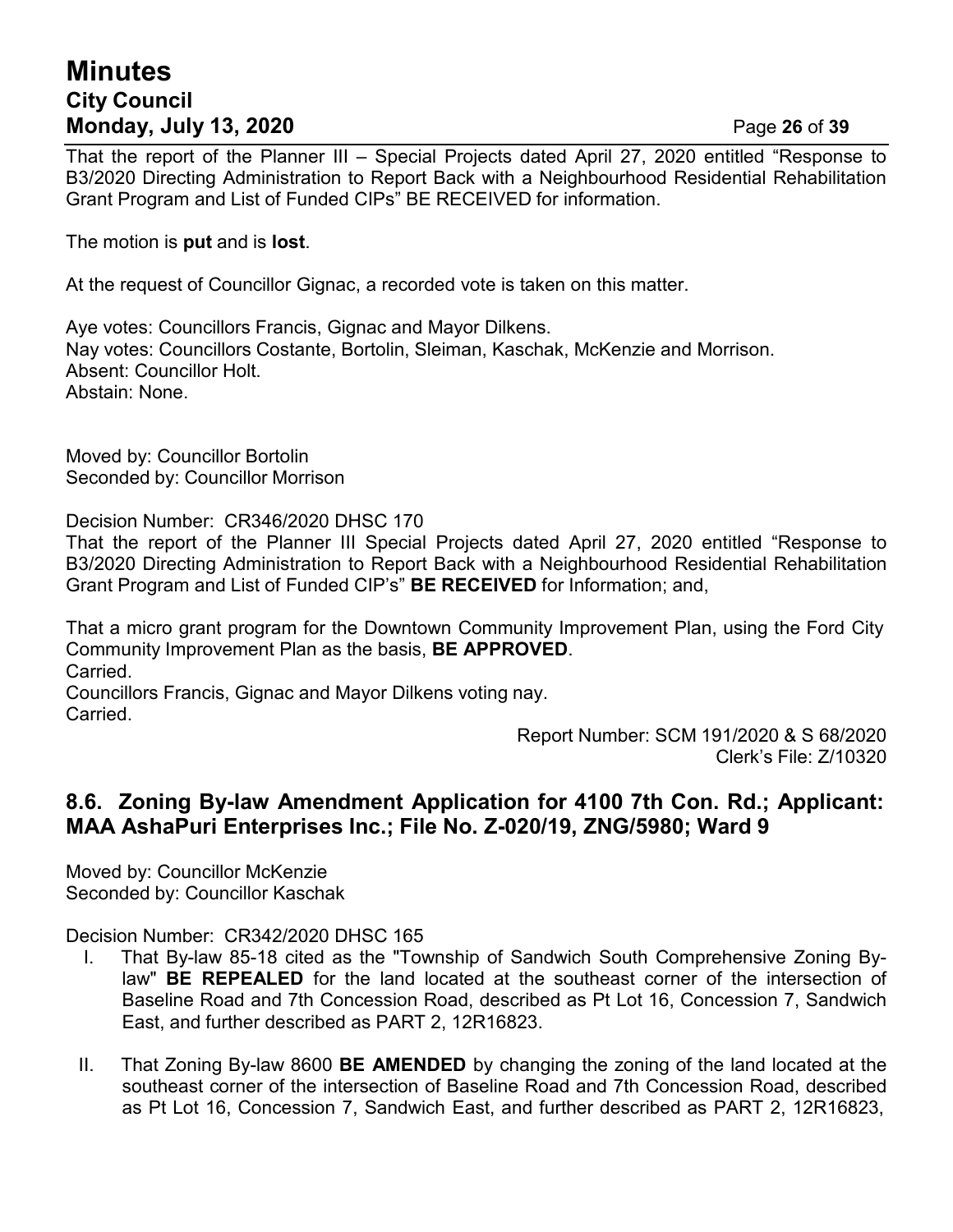# **Minutes City Council Monday, July 13, 2020** Page **27** of **39**

from Hamlet Commercial zone under Zoning By-law 85-18 to Commercial District 3.3 under Zoning By-law 8600 with a holding prefix, so as to facilitate the construction of a Hotel.

- III. That the holding symbol **BE REMOVED** when the applicant/owner submits an application to remove the H symbol and the following conditions are satisfied:
	- a) The Owner(s) enter into an agreement with the Corporation of the City of Windsor for all requirements under the General Provisions of the Site Plan Control Agreement, including the following additional provisions, and any other provision deemed relevant:

*Availability of municipal sanitary sewer –* construct, or agree to construct, sanitary sewer extension from existing municipal sanitary sewer trunk within the subject area to the subject land, to the satisfaction of the City Engineer.

*Local Improvement Works –* sign petitions for and not to oppose the construction, under the provisions of Ontario Regulation 586/06 for local improvements, of a sanitary sewer abutting the subject lands.

*Sewer Connections –* obtain a permit from the Engineering Department to connect the private sanitary connection to the future service provided at the property line.

*Land Conveyance for road widening purposes* – gratuitous conveyance of

- 3.0m wide parcel across the entire 7th Concession Road frontage, and
- 2.0m wide parcel across the entire Baseline Road frontage of the subject lands,

to the Corporation, in fee simple and without encumbrance, in accordance with the requirements of the County Road 42 portion of the Lauzon Parkway Environmental Assessment Report, and to the satisfaction of the City Engineer.

*Corner Cut-Off* – gratuitous conveyance of a corner cut-off sufficient in magnitude to facilitate improvements at the 7th Concession Road/County Road 42 Intersection, in accordance with the requirements of the County Road 42 Portion of the Lauzon Parkway Environmental Assessment Report, and to the satisfaction of the City Engineer.

*Sidewalks* – at the discretion of the City Engineer,

- 1. Construct at their expense and according to City of Windsor Standard Specifications, a concrete sidewalk along the entire 7th Concession Rd and Baseline Road frontages of the subject lands. All work to be to the satisfaction of the City Engineer; or
- 2. Pay to the Corporation the sum of \$25,000.00 being the Owner's contribution towards the future construction of a concrete sidewalk along the entire 7th Concession Rd and Baseline Road frontages of the subject lands.

*Curbs and Gutters* – at the discretion of the City Engineer,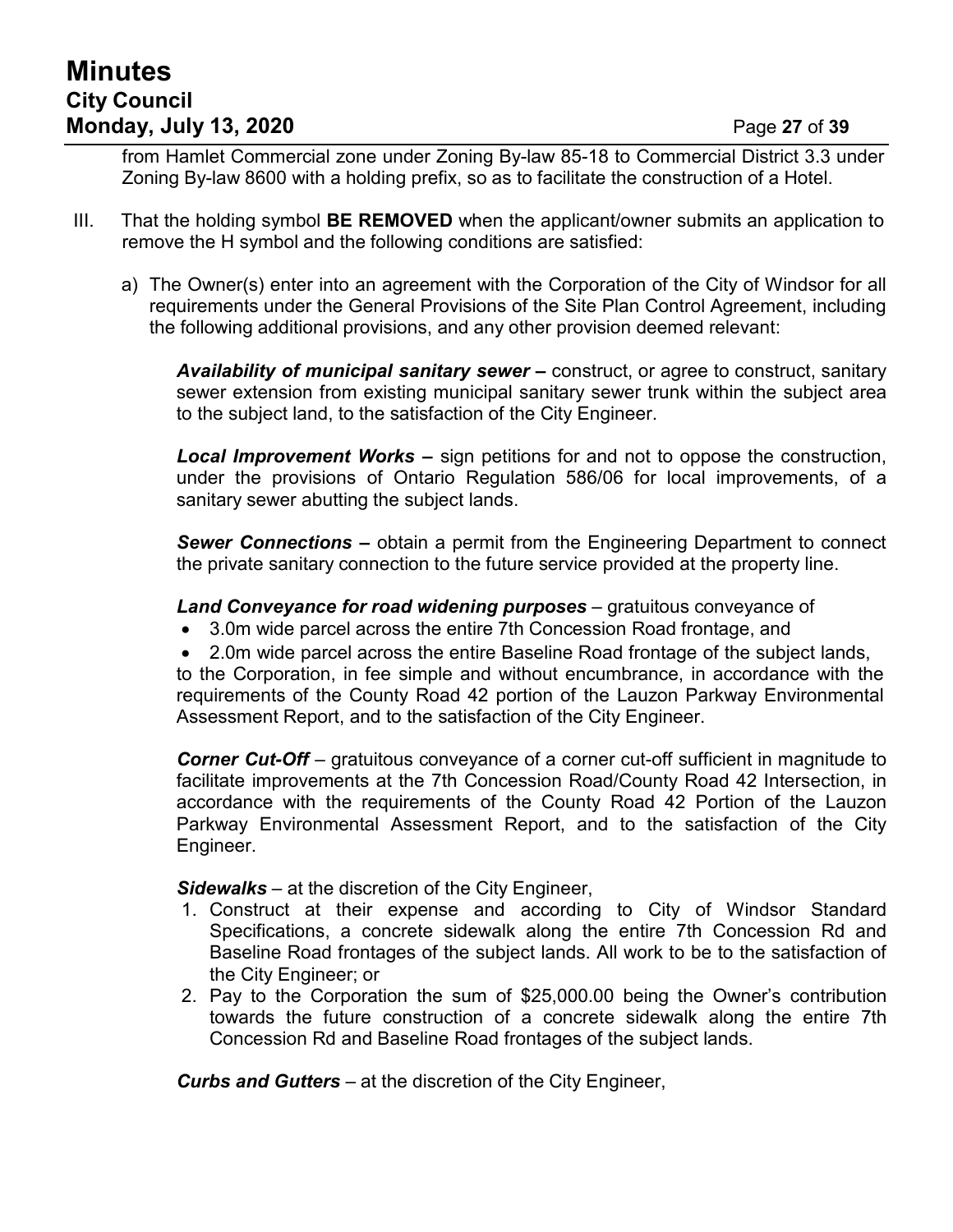# **Minutes City Council Monday, July 13, 2020** Page **28** of **39**

Construct at their own expense and according to City of Windsor Standard Specifications, a concrete curb and gutter along the entire 7th Concession Rd and Baseline Road frontages of the subject lands. All work to be to the satisfaction of the Corporation's City Engineer; or

1. Pay to the Corporation, prior to the issuance of a construction permit, the sum of \$14,000.00 being the Owner's contribution towards the future construction of concrete curb and gutter on the frontage of the subject lands.

*Storm Detention* - construct storm detention scheme, to the satisfaction of the City Engineer and the Ministry of Environment, Conservation & Parks (MECP).

*ERCA Requirements* – follow all drainage and flood-proofing recommendations of the Essex Region Conservation Authority (ERCA) may have with respect to the subject land, and obtain all necessary permits from ERCA with respect to the drainage works on the subject lands.

**Off-Site Improvement** – an auxiliary westbound left-turn lane with a storage length of 15-meters at the intersection of Concession Road 7 and West Driveway to be provided at the owner's cost.

*Enbridge Gas requirement -* a minimum separation of 0.3m from all Gas facilities.

*Noise mitigation measures* – implementation of the mitigation measures recommended in the Noise Report dated January 22, 2020, prepared by Akoustik Engineering Limited.

- b) **Site Plan Control Agreement** registered on title of the subject property; and
- c) **Ministry of Environment, Conservation & Parks (MECP) approval** for Storm Water Management for the subject site.

Carried.

Report Number: SCM 187/2020 & S 42/2020 Clerk's File: ZB/13675

### **12. CONSIDERATION OF COMMITTEE REPORTS**

### **12.1. (i) Report of the Special In-Camera meeting or other Committee as may be held prior to Council**

Moved by: Councillor Gignac Seconded by: Councillor Bortolin

Decision Number: CR361/2020 That the report of the In Camera meeting held July 13, 2020 **BE ADOPTED** as presented. Carried.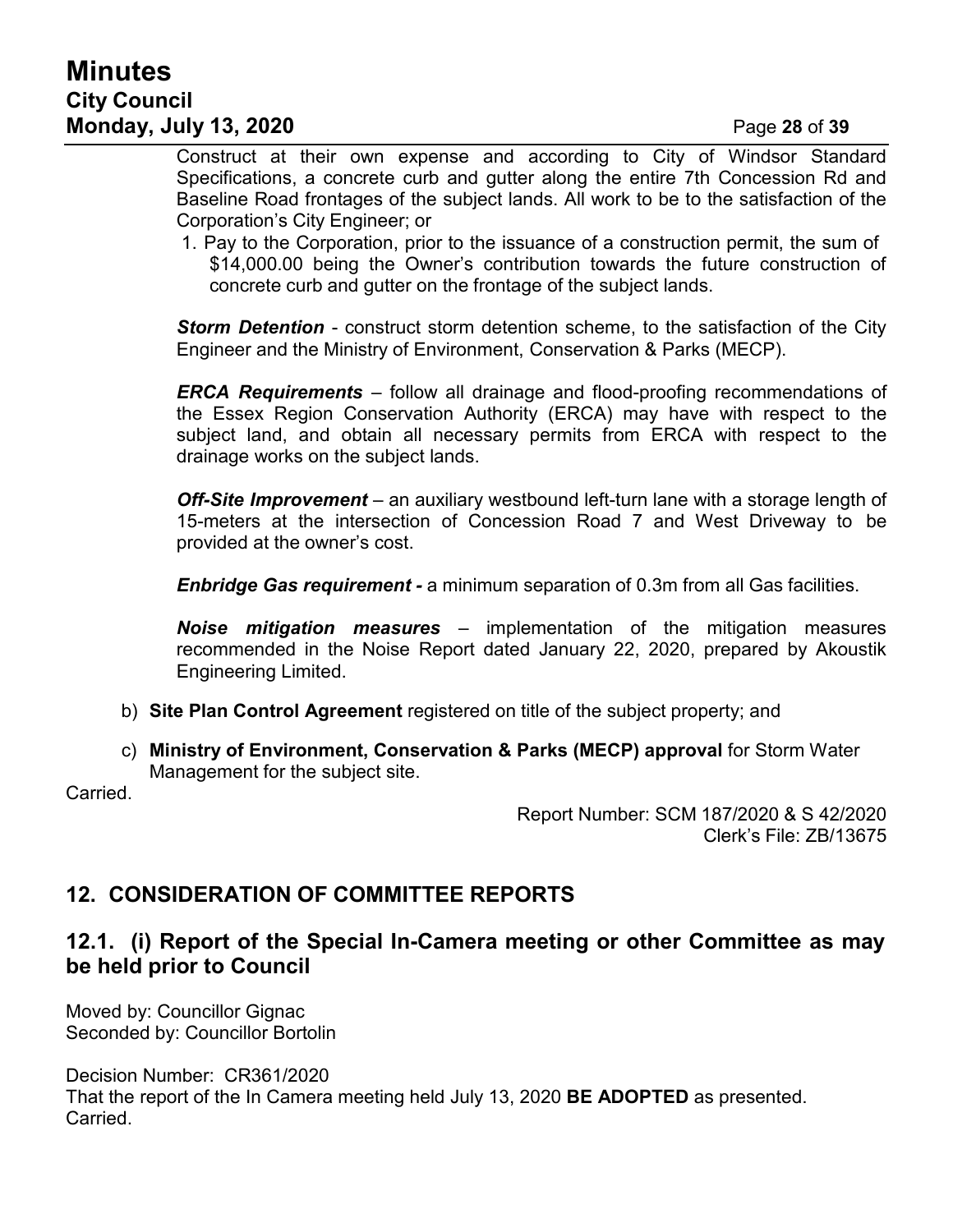Clerk's File: ACO2020

#### **12.2. Striking Committee Report - June 1, 2020**

Moved by: Councillor Gignac Seconded by: Councillor Bortolin

Decision Number: CR362/2020 That the report of the Striking Committee of its meeting held June 1, 2020 **BE ADOPTED** as presented. **Carried** 

> Report Number: SCM 210/2020 Clerk's File: ACO2020

### **13. BY-LAWS (First and Second Reading)**

Moved by: Councillor Kaschak Seconded by: Councillor McKenzie

That the following By-laws No. 89-2020 through 102-2020 (inclusive) be introduced and read a first and second time:

**89-2020** A BY-LAW TO ASSUME FOR PUBLIC USE AS A PUBLIC HIGHWAY THE 4.22 METRE ALLEY LOCATED SOUTH OF CAMPBELL AVENUE, NORTH OF ALGONQUIN STREET, EAST OF MARK AVENUE AND WEST OF EVERTS AVENUE, CITY OF WINDSOR, authorized by CR100/2019 dated March 4, 2019.

**90-2020** A BY-LAW TO CLOSE, STOP UP AND CONVEY THE 4.22 METRE ALLEY LOCATED SOUTH OF CAMPBELL AVENUE, NORTH OF ALGONQUIN STREET, EAST OF MARK AVENUE AND WEST OF EVERTS AVENUE, CITY OF WINDSOR, authorized by CR100/2019 dated March 4, 2019.

**91-2020** A BY-LAW TO ASSUME FOR SUBSEQUENT CLOSURE THE 20.12 METRE EAST/WEST PART OF HOME SITE AVENUE LOCATED SOUTH OF QUEEN ELIZABETH DRIVE, WEST OF CLEMENCEAU BOULEVARD AND NORTH OF NORTH SERVICE ROAD EAST, AND THE 2.13 METRE NORTH/SOUTH ALLEY LOCATED SOUTH OF HOME SITE AVENUE, NEXT WEST OF CLEMENCEAU BOULEVARD AND NORTH OF NORTH SERVICE ROAD EAST, CITY OF WINDSOR, authorized by CR459/2019 dated September 9, 2019.

**92-2020** A BY-LAW TO CLOSE, STOP UP AND CONVEY THE 20.12 METRE EAST/WEST PART OF HOME SITE AVENUE LOCATED SOUTH OF QUEEN ELIZABETH DRIVE, WEST OF CLEMENCEAU BOULEVARD AND NORTH OF NORTH SERVICE ROAD EAST, AND THE 2.13 METRE NORTH/SOUTH ALLEY LOCATED SOUTH OF HOME SITE AVENUE, NEXT WEST OF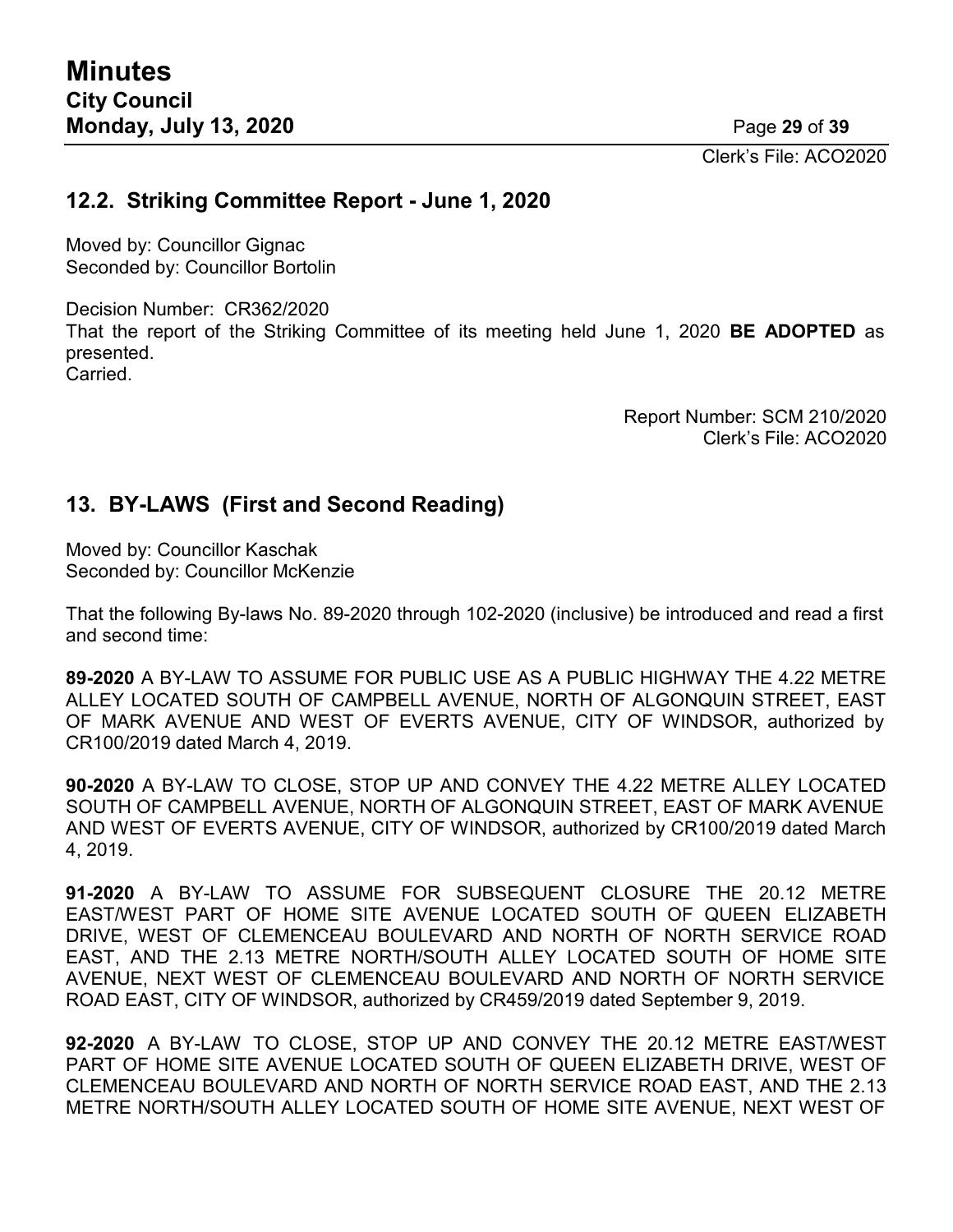# **Minutes City Council Monday, July 13, 2020** Page **30** of **39**

CLEMENCEAU BOULEVARD AND NORTH OF NORTH SERVICE ROAD EAST, CITY OF WINDSOR, authorized by CR459/2019 dated September 9, 2019.

**93-2020** A BY-LAW TO FURTHER AMEND BY-LAW NUMBER 9023 BEING A BY-LAW TO REGULATE VEHICULAR PARKING WITHIN THE LIMITS OF THE CITY OF WINDSOR ON MUNICIPAL STREETS, MUNICIPAL PARKING LOTS AND PRIVATE PROPERTIES, authorized by CAO 146/2020 dated June 11, 2020.

**94-2020** A BY-LAW TO ASSUME EASTLAWN AVENUE BEING STREETS SHOWN ON REGISTERED PLAN 835 KNOWN AS EASTLAWN AVENUE AND THE MUNICIPAL SERVICES LOCATED THEREIN, IN THE CITY OF WINDSOR, authorized by M98-2012 dated February 21, 2012.

**95-2020** A BY-LAW TO ASSUME FOR SUBSEQUENT CLOSURE THE 4.43 METRE EAST/WEST ALLEY AND THE 4.23 METRE NORTH/SOUTH ALLEY LOCATED SOUTH OF LABELLE STREET, NORTH OF GRAND MARAIS ROAD, WEST OF EVERTS AVENUE AND EAST OF MARK AVENUE, CITY OF WINDSOR, authorized by CR5/2019 dated January 7, 2019.

**96-2020** A BY-LAW TO CLOSE, STOP UP AND CONVEY THE 4.43 METRE EAST/WEST ALLEY AND THE 4.23 METRE NORTH/SOUTH ALLEY LOCATED SOUTH OF LABELLE STREET, NORTH OF GRAND MARAIS ROAD, WEST OF EVERTS AVENUE AND EAST OF MARK AVENUE, CITY OF WINDSOR, authorized by CR5/2019 dated January 7, 2019.

**97-2020** A BY-LAW TO ASSUME FOR SUBSEQUENT CLOSURE THE 4.28 METRE NORTH/SOUTH ALLEY LOCATED SOUTH OF EDGAR AVENUE, NORTH OF TRANBY AVENUE, WEST OF MATHEW BRADY AVENUE AND EAST OF EASTLAWN AVENUE, CITY OF WINDSOR, authorized by CR665/2018 dated December 17, 2018.

**98-2020** A BY-LAW TO CLOSE, STOP UP AND CONVEY THE 4.28 METRE NORTH/SOUTH ALLEY LOCATED SOUTH OF EDGAR AVENUE, NORTH OF TRANBY AVENUE, WEST OF MATHEW BRADY AVENUE AND EAST OF EASTLAWN AVENUE, CITY OF WINDSOR, authorized by CR665/2018 dated December 17, 2018.

**99-2020** A BY-LAW TO FIX THE TAX RATES AND TO PROVIDE FOR THE LEVY AND COLLECTION OF PROPERTY TAXES FOR THIS YEAR, authorized by CR266/2020 dated May 25, 2020.

**100-2020** A BY-LAW TO PROVIDE FOR THE IMPOSITION OF SPECIAL CHARGES UPON PRESCRIBED BUSINESS PROPERTY CLASSES OF RATEABLE PROPERTY WITHIN IMPROVEMENT AREAS FOR THE YEAR 2020, authorized by CR311/2020 & CR312/2020 dated June 15, 2020.

**101-2020** A BY-LAW TO FURTHER AMEND BY-LAW NUMBER 9023 BEING A BY-LAW TO REGULATE VEHICULAR PARKING WITHIN THE LIMITS OF THE CITY OF WINDSOR ON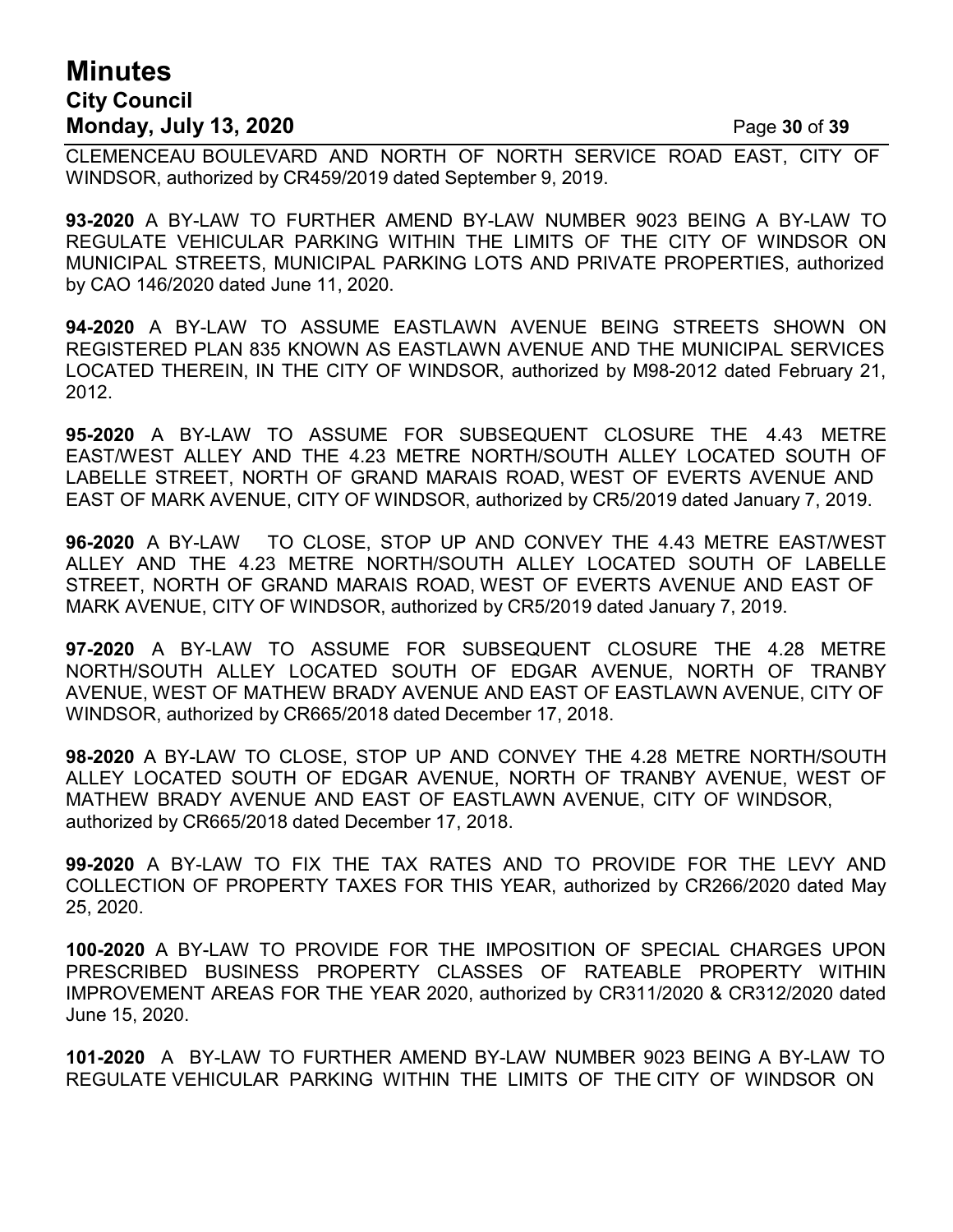# **Minutes City Council Monday, July 13, 2020** Page **31** of **39**

MUNICIPAL STREETS, MUNICIPAL PARKING LOTS AND PRIVATE PROPERTIES, authorized by CAO 159/2020 dated June 30, 2020.

**102-2020** A BY-LAW TO CONFIRM PROCEEDINGS OF THE COUNCIL OF THE CORPORATION OF THE CITY OF WINDSOR AT ITS MEETING HELD ON THE 13TH DAY OF JULY, 2020. Carried.

### **14. MOVE BACK INTO FORMAL SESSION**

Moved by: Councillor Morrison Seconded by: Councillor Sleiman

That the Committee of the Whole does now rise and report to Council respecting the business items considered by the Committee:

- 1) Communication Items (as amended)
- 2) Consent Agenda (as amended)
- 3) Items Deferred
- Items Referred 4) Consideration of the Balance of Business Items (as amended)
- 5) Committee Reports (as presented)
- 6) By-laws given first and second readings Carried.

### **15. NOTICES OF MOTION**

Moved by: Councillor Gignac Seconded by: Councillor McKenzie

Decision Number: CR363/2020

That Rule 13.9 of the Procedure By-law regarding business not already before Council **BE WAIVED** to permit the introduction of a motion for consideration by Council without prior notice regarding "Interim Control By-law – Residential Dwellings (Density and Units)". Carried.

Clerk's File: AB2020

Moved by: Councillor Gignac Seconded by: Councillor Costante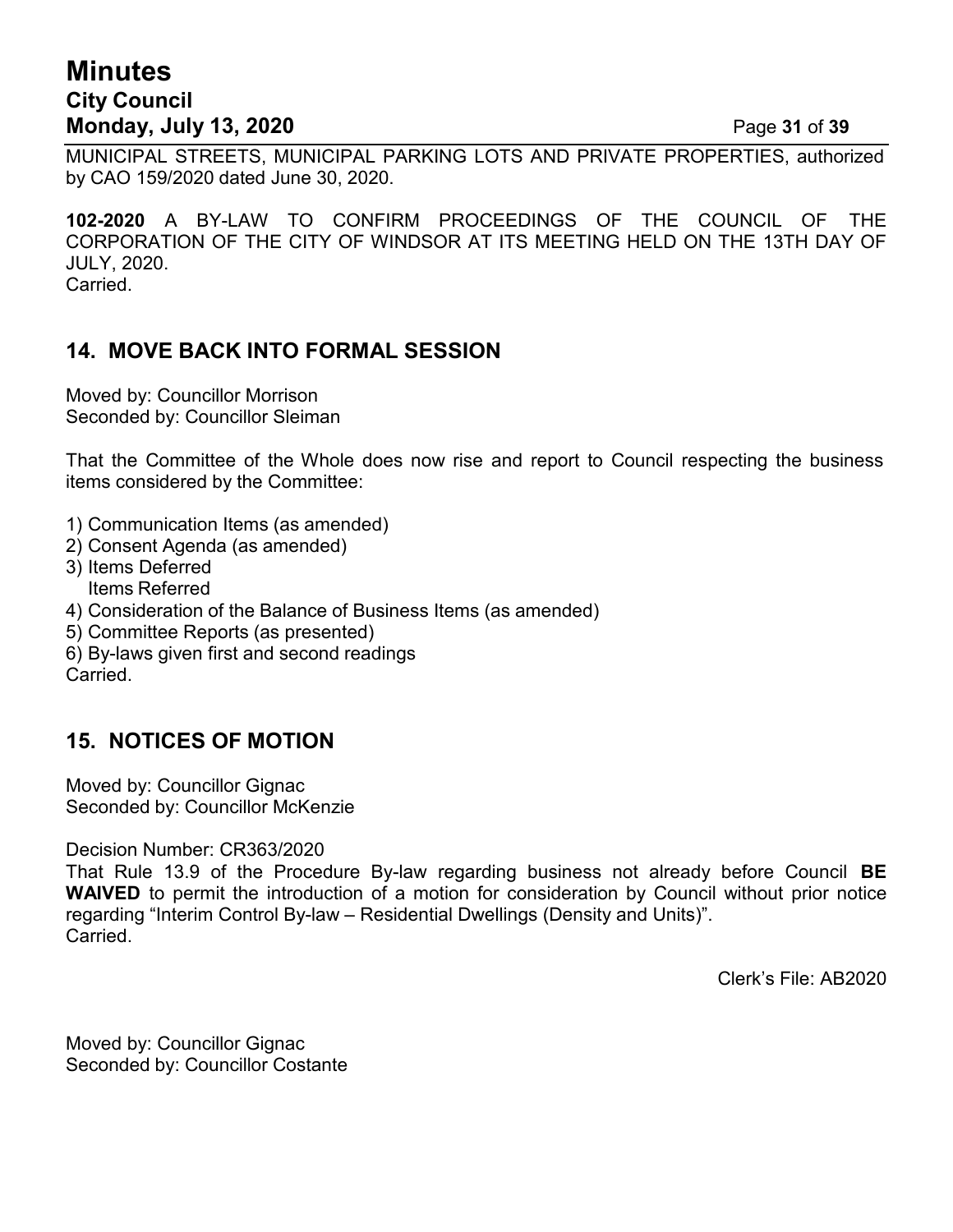# **Minutes City Council Monday, July 13, 2020** Page **32** of **39**

Decision Number: CR364/2020

That Council **PASS** By-law 103-2020 being an Interim Control By-law to prohibit all Group Homes, Lodging Houses, Shelters, and any dwelling with five or more dwelling units within the City of Windsor, save and except:

- a) those lands located within the Manufacturing District 1. (MD1.) and Manufacturing Districts 2. (MD2.) in Zoning By-law 8600 and within any Industrial Zone (M1) including Defined Area M1-11 and Defined Area M1-15 in Zoning By-law 85-18 (which are currently subject to Interim Control By-law 78-2019);
- b) those lands identified on Schedule 'P' to Zoning By-law 8600 (which were previously subject to Interim Control By-laws 126-2015, 127-2015, and 142-2015);
- c) those exceptions listed in Sections 2 and 3 of the Interim Control By-law; and
- d) those lands excluded in Section 5 of the Interim Control By-law,

to allow Council to review, and if deemed appropriate, implement the findings of the study; and,

That Council **MAY REVIEW**, on a case-by-case basis, any requested amendment to the Interim Control By-law where there is a determination that the requested amendment will not conflict with the general purpose and intent of the Interim Control By-law; and,

That the City Clerk **BE AUTHORIZED** to provide the required notice of the passage of this by-law; and,

That Council **AUTHORIZE** the City Planner to issue a Terms of Reference or a Request for Proposal with an upset limit of \$100,000 (funded \$45,000 from Sandwich South Secondary Plans project 7071166 and \$55,000 from Comprehensive Zoning By-Law project 7092002) to study and review the Official Plan and Zoning By-laws 85-18 and 8600 with respect to land use policies and provisions related to higher density dwellings such as, but not limited to, Group Home, Lodging House, Residential Care Facility, Shelter, and any dwelling with five or more dwelling units within the City of Windsor. Carried.

> Report Number: C 141/2020 Clerk's File: ACL2020

Moved by: Councillor Costante Seconded by: Councillor McKenzie

#### Decision Number: CR365/2020

That Rule 13.9 of the Procedure By-law regarding business not already before **Council BE WAIVED** to permit the introduction of a motion for consideration by Council without prior notice regarding petitioning the provincial and federal levels of government for any and all budgetary shortfalls due to Covid-19.

Carried.

Clerk's File: MH/13786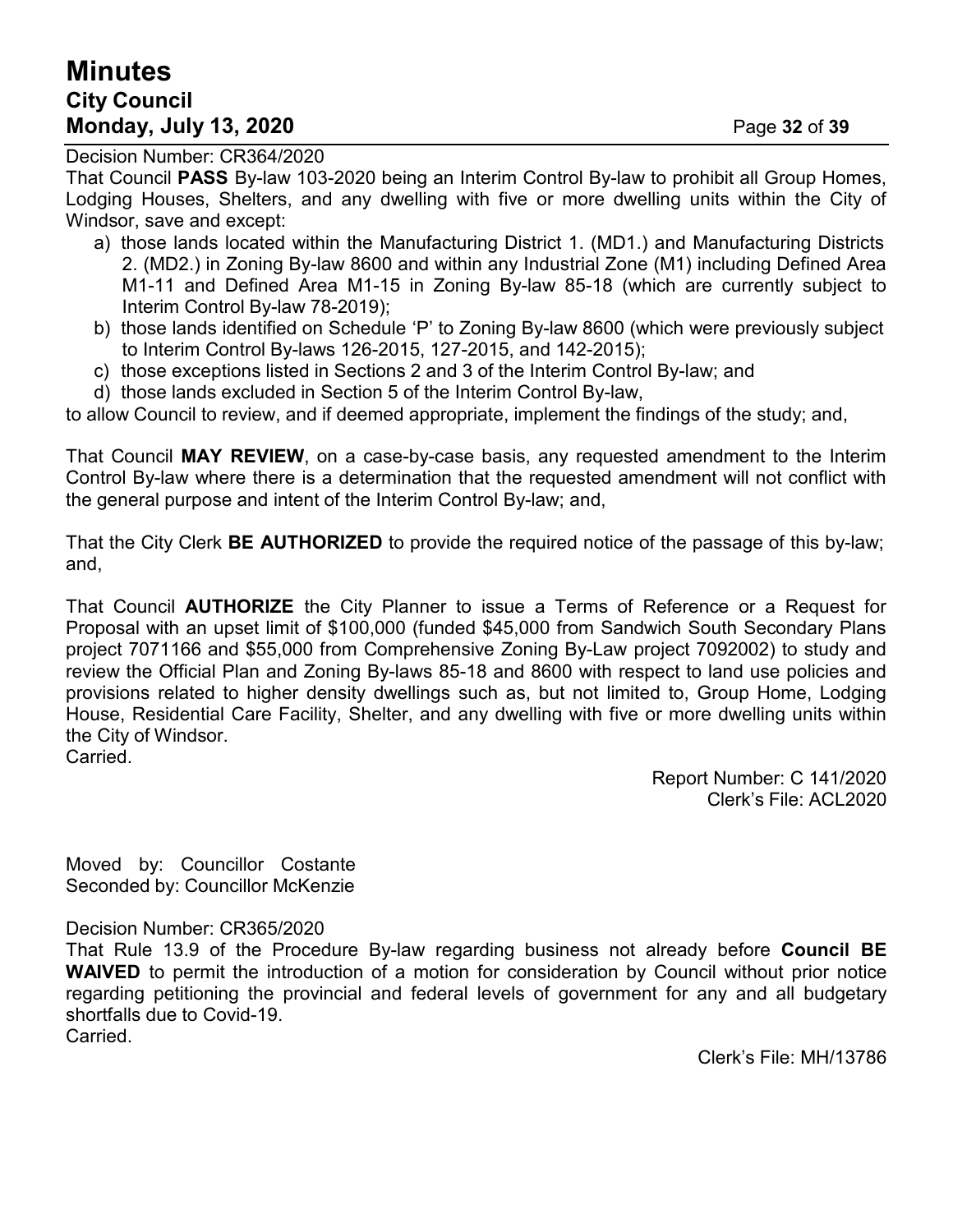# **Minutes City Council Monday, July 13, 2020** Page **33** of **39**

Moved by: Councillor Costante Seconded by: Councillor Gignac

Decision Number: CR366/2020

That Mayor Dilkens as well as the CAO, on behalf of the City of Windsor **PETITION** the Province of Ontario and the Government of Canada for any and all budgetary shortfalls due to Covid-19. Carried.

Clerk's File: MH/13786

## **16. THIRD AND FINAL READING OF THE BY-LAWS**

Moved by: Councillor Bortolin Seconded by: Councillor Costante

That the By-laws No. 89-2020 through 102-2020 having been read a first and second time be now read a third time and finally passed and that the Mayor and Clerk **BE AUTHORIZED** to sign and seal the same notwithstanding any contrary provision of the Council. Carried.

Moved by: Councillor Gignac Seconded by: Councillor Morrison

That the By-law No. 103-2020 be introduced and read a first, second, and third time and finally passed and that the Mayor and Clerk **BE AUTHORIZED** to sign and seal the same notwithstanding any contrary provision of the Council. Carried.

## **17. PETITIONS**

None registered.

## **18. QUESTION PERIOD**

#### **18.3. CA 15-2020**

Moved by: Councillor Bortolin Seconded by: Councillor Kaschak

Decision Number: CR367/2020

That the following Council Question by Councillor Bortolin **BE APPROVED**, and that Administration **BE DIRECTED** to proceed with the necessary actions to respond to the Council Question in the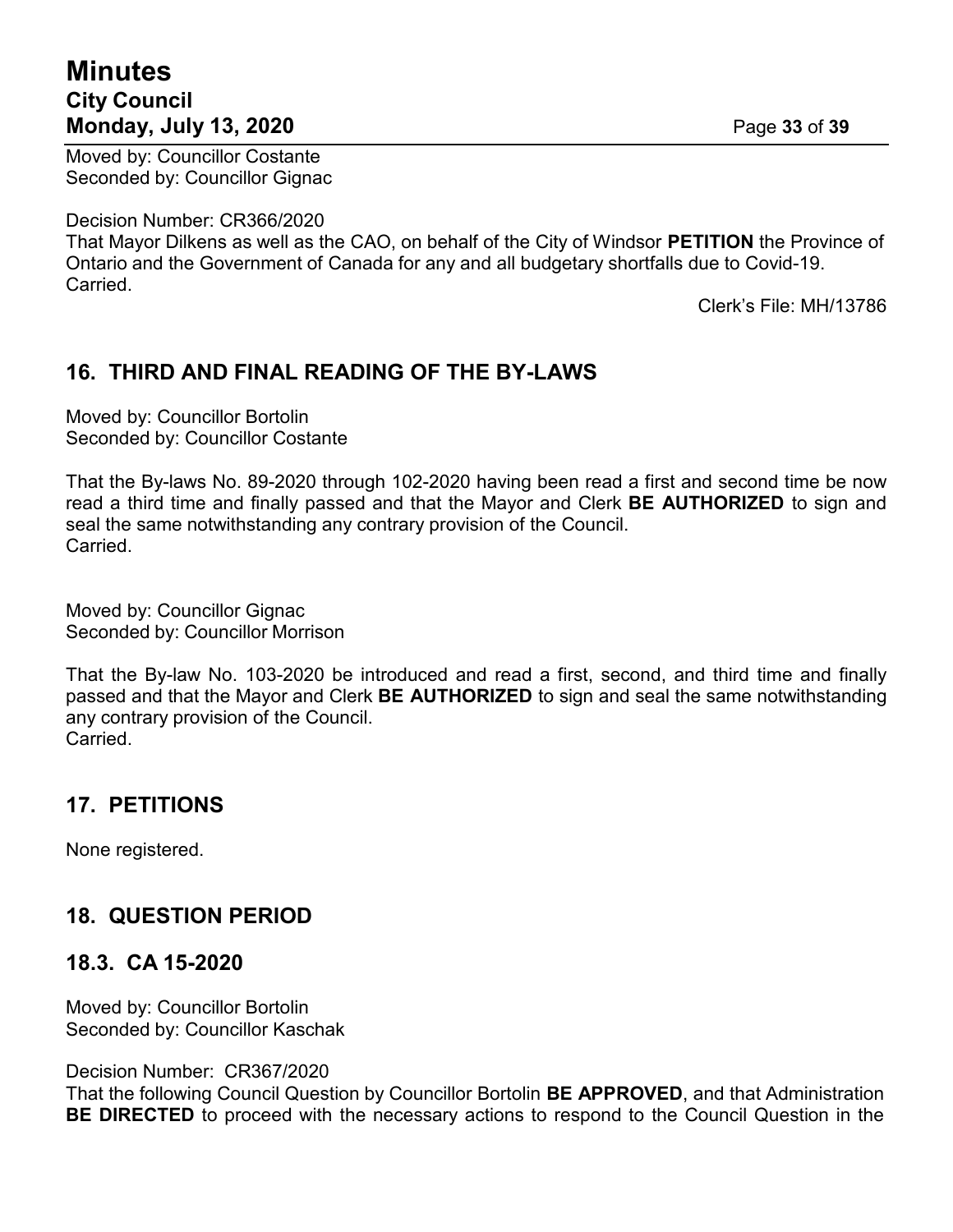# **Minutes City Council Monday, July 13, 2020** Page **34** of **39**

form of a written report, consistent with Council's instructions, and in accordance with Section 17.1 of the Procedure By-law 98-2011:

#### CQ 15-2020:

#### **Assigned to Executive Director Human Resources**

Ask that administration prepare a report outlining costs and procedures to begin collecting and reporting on data across the corporation tied to visible minority population. This data will be used to help guide future policy decisions and be shared for public consumption. Using other municipalities as comparators and also include any agencies in which the data is tied to. Also, look to connect with the Community Safety & Wellbeing initiative to see where overlapping efforts can be made to share data across the corporation.

Carried.

Clerk's File: GM2020 & AS2020

### **18.4. CQ 16-2020**

Moved by: Councillor Bortolin Seconded by: Councillor Kaschak

#### Decision Number: CR368/2020

That the following Council Question by Councillor Bortolin **BE APPROVED,** and that Administration **BE DIRECTED** to proceed with the necessary actions to respond to the Council Question in the form of a written report, consistent with Council's instructions, and in accordance with Section 17.1 of the Procedure By-law 98-2011:

#### CQ 16-2020:

#### **Assigned to City Solicitor**

Ask administration to report back on potential by-law, licensing, or parking suggestions to deal with auto-centric businesses that operate near residential neighbourhoods who park cars on residential streets but are not residents of the area. Specific examples are mechanics or car lots that have cars without plates parked on side streets near their business. Coordinate with by-law, parking, licensing, and right-of-way along with WPS.

Carried.

Clerk's File: ST2020

#### **18.5. CQ 17-2020**

Moved by: Councillor Bortolin Seconded by: Councillor Kaschak

Decision Number: CR369/2020

That the following Council Question by Councillor Costante **BE APPROVED,** and that Administration **BE DIRECTED** to proceed with the necessary actions to respond to the Council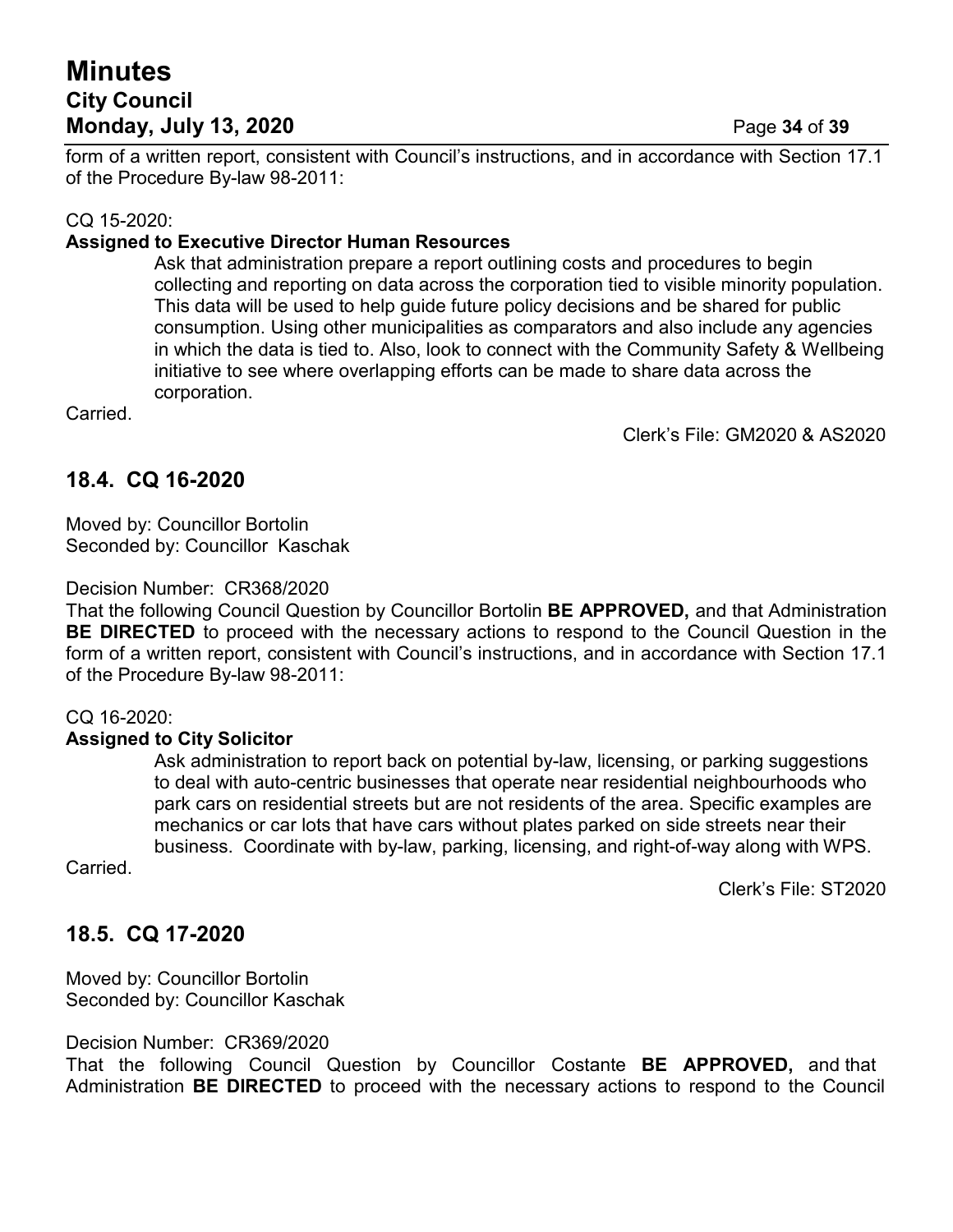# **Minutes City Council Monday, July 13, 2020** Page **35** of **39**

Question in the form of a written report, consistent with Council's instructions, and in accordance with Section 17.1 of the Procedure By-law 98-2011:

#### CQ 17-2020:

#### **Assigned to Executive Director Human Resources**

It is important that we recognize and acknowledge the historic and systemic nature of racism and discrimination in our country and our City. We understand that to move forward and promote equity and eliminate anti-racism requires reaching out to and hearing from the voices of those in our community and Corporation most impacted by discrimination and racism.

In this pursuit, it is also essential that we work towards having a Corporation that is representative of the people it serves and that everyone is treated with respect. As such, I am seeking the input and recommendations of Administration and our Diversity Advisory Committee on the viability of:

1. Including community-led consultations on systemic racism, under Phase 2 of the City of Windsor Diversity and Inclusion Initiative.

2. Seeking the input of those in our Corporation and related entities and our community most affected by racism and discrimination, regarding barriers to hiring and advancement in our Corporation and related entities as part of the Diversity and Inclusion Initiative.

3. Including recommendations and input regarding providing historical information and educational materials for City owned statues, buildings and streets named with racist histories as part of the Diversity and Inclusion Initiative, and further developing a plan for inclusive street and property naming practices in the future.

Carried.

Clerk's File: APM2020, AS2020, & AL2020

### **18.6. CQ 18-2020**

Moved by: Councillor Bortolin Seconded by: Councillor Kaschak

Decision Number: CR370/2020

That the following Council Question by Councillor Morrison **BE APPROVED,** and that Administration **BE DIRECTED** to proceed with the necessary actions to respond to the Council Question in the form of a written report, consistent with Council's instructions, and in accordance with Section 17.1 of the Procedure By-law 98-2011:

#### CQ 18-2020:

#### **Assigned to City Clerk**

Knowing the significant challenges during this declared emergency regarding electronic meetings and the uncertainty of emerging from the current state, I ask that Administration report back to Council at our next meeting on their ability and challenges,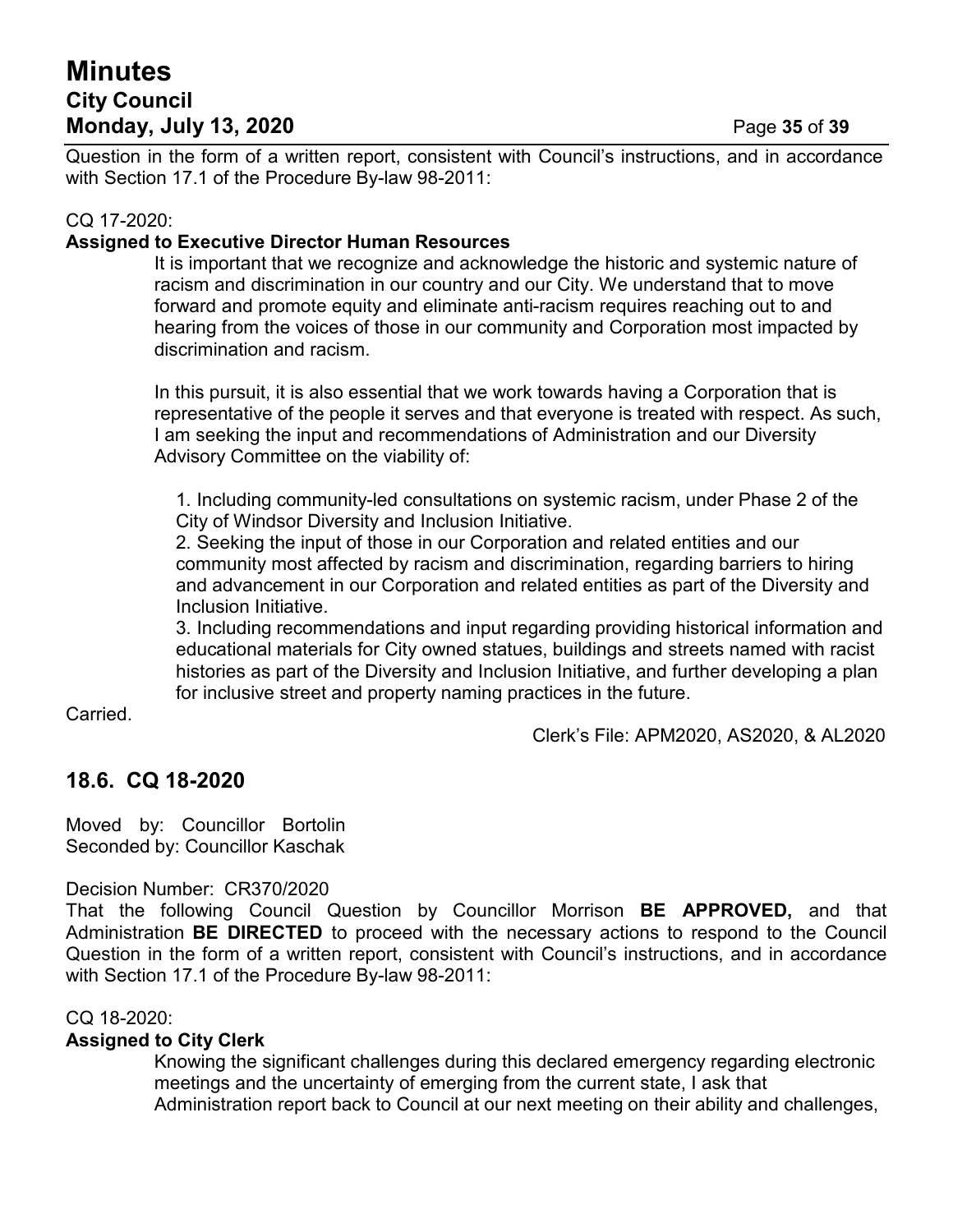## **Minutes City Council Monday, July 13, 2020** Page **36** of **39**

including the issue of accessibility, to allow delegations to participate in future council meetings.

Carried.

Clerk's File: ACO2020

### **18.7. CQ 19-2020**

Moved by: Councillor Bortolin Seconded by: Councillor Kaschak

Decision Number: CR371/2020

That the following Council Question by Councillor McKenzie **BE APPROVED,** and that Administration **BE DIRECTED** to proceed with the necessary actions to respond to the Council Question in the form of a written report, consistent with Council's instructions, and in accordance with Section 17.1 of the Procedure By-law 98-2011:

CQ 19-2020:

#### **Assigned to Diversity/Accessibility Officer**

That City Administration work with stakeholders in the Indigenous Community of our region to create a Land Acknowledgement statement recognizing the traditional territory of Indigenous Peoples who called the land upon which our City currently sits their own. Subsequent to this process, that Administration present to Council a report outlining the results of the above noted consultation and a draft Acknowledgment to consider appropriately and permanently adding to the formal Council Agenda.

Carried.

Clerk's File: APM2020, APR2020, & AL2020

## **21. ADJOURNMENT**

Moved by: Councillor Francis Seconded by: Councillor Kaschak

That this Council meeting stand adjourned until the next regular meeting of Council or at the call of the Mayor.

Carried.

Accordingly, the meeting is adjourned at 1:43 o'clock p.m.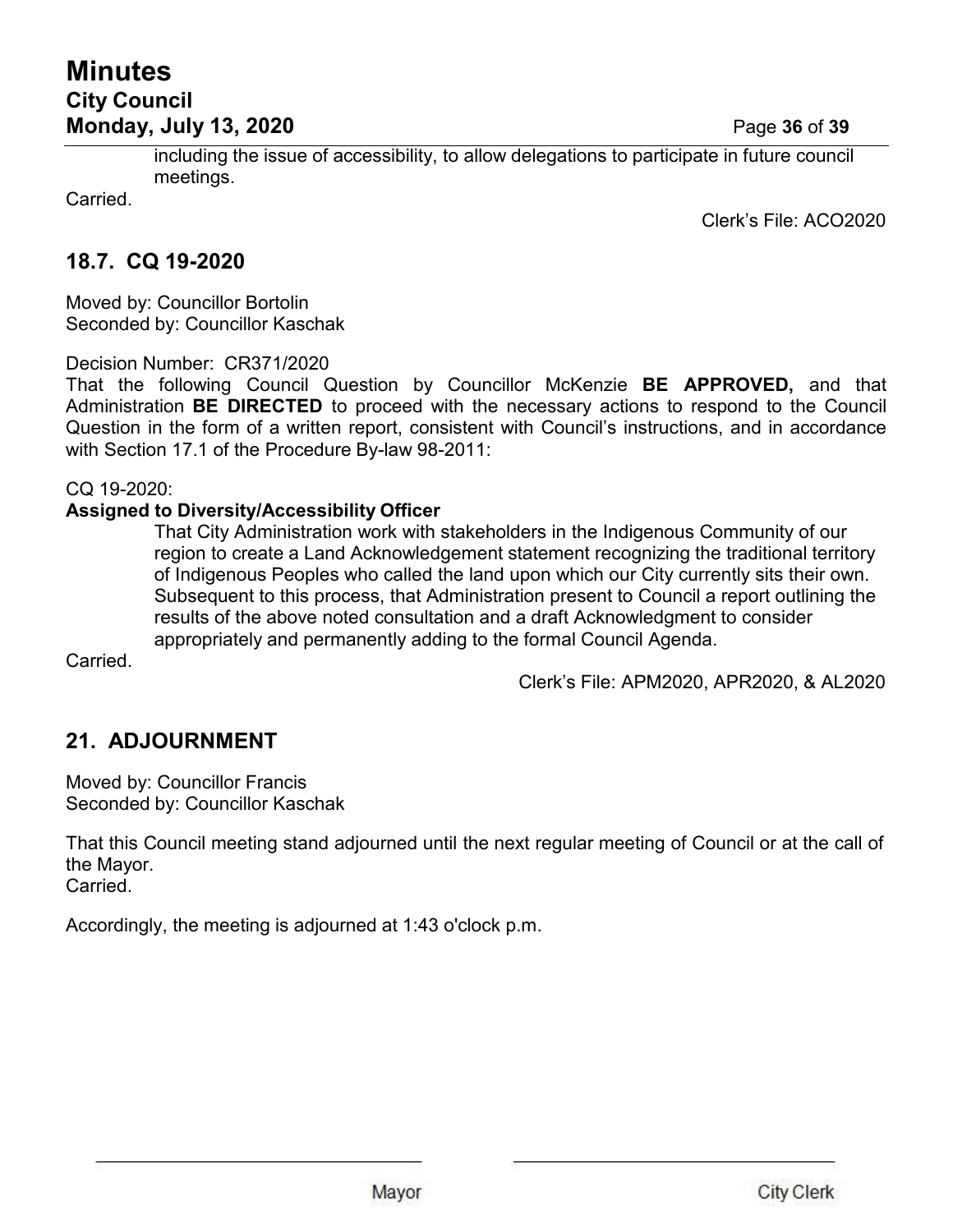Adopted by Council at its meeting held July 13, 2020 (CR361/2020) VC/bm

#### **SPECIAL MEETING OF COUNCIL – IN CAMERA July 13, 2020**

**Members participating via electronic participation in accordance with Procedure By-law #98- 2011 as amended, which allows for electronic participation during a declared emergency.**

#### **Meeting called to order at: 9:15 a.m.**

#### **Members in Attendance:**

Mayor D. Dilkens Councillor F. Francis Councillor F. Costante Councillor R. Bortolin Councillor G. Kaschak Councillor J. Gignac Councillor K. McKenzie Councillor J. Morrison Councillor E. Sleiman

#### **Members Absent:**

Councillor C. Holt

#### **Also in attendance:**

O. Colucci, Chief Administrative Officer

- J. Payne, Community Development and Health Commissioner and Corporate Leader Social Development, Health, Recreation and Culture
- M. Winterton, City Engineer and Corporate Leader Environmental Protection and **Transportation**
- V. Critchley, City Clerk/Licence Commissioner and Corporate Leader Public Engagement and Human Resources
- J. Mancina, Acting Chief Financial Officer/City Treasurer and Corporate Leader Finance and **Technology**
- S. Askin-Hager, City Solicitor and Corporate Leader Economic Development and Public Safety
- J. Wilson, Corporate Leader, Parks, Facilities, Recreation and Culture
- A. Teliszewsky, Mayor's Chief of Staff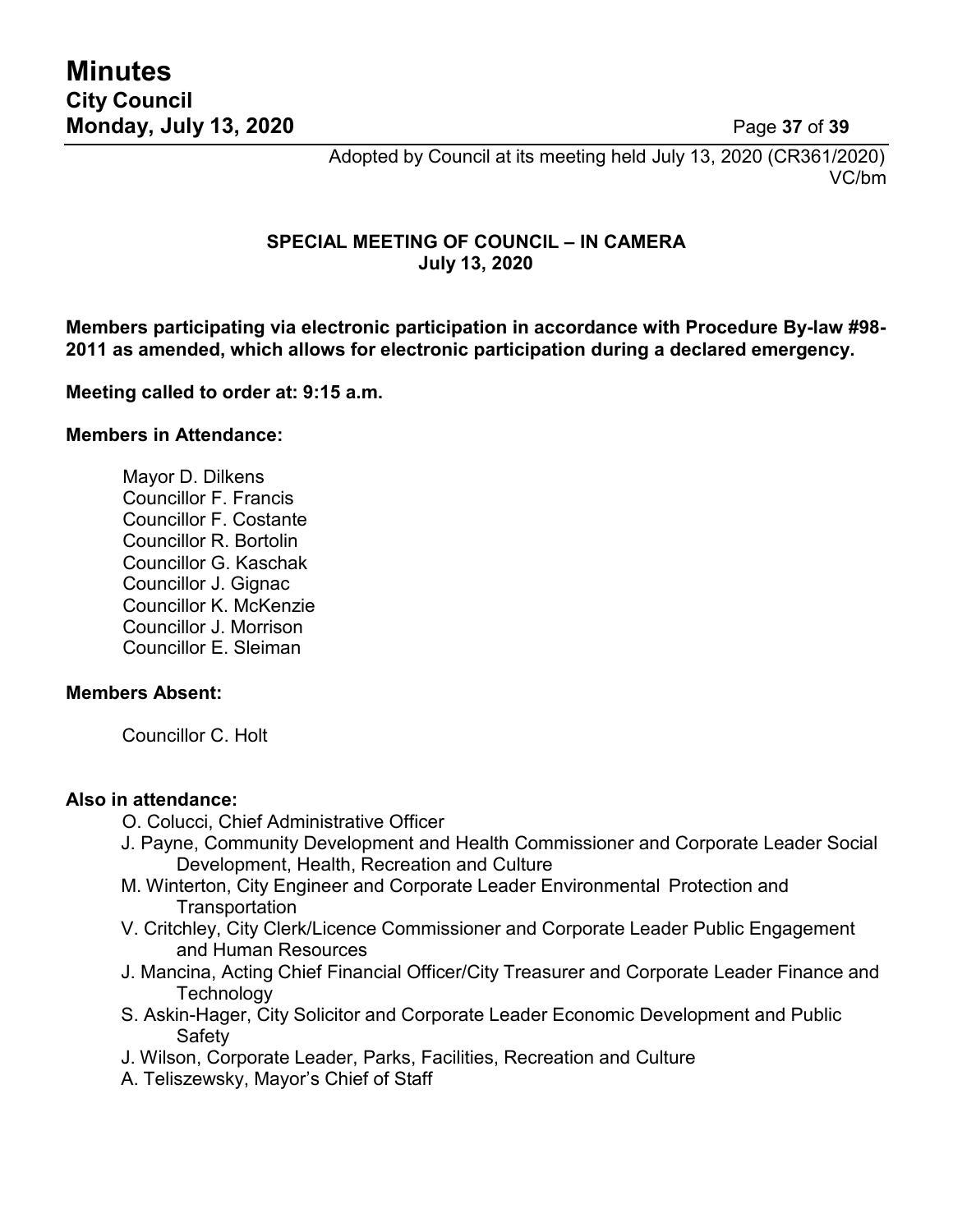S. Laforet, Fire Chief (Item 2)

F. Scarfone, Manager of Real Estate Services (Item 1)

**Verbal Motion is presented by Councillor Sleiman, seconded by Councillor Francis, that Rule 3.3 (c) of the** *Procedure By-law, 98-2011,* **BE WAIVED to add the following Agenda item:**

**4. Personal Matter – about an identifiable individual**

**Motion Carried.**

**Verbal Motion is presented by Councillor Sleiman, seconded by Councillor Gignac, to move in Camera for discussion of the following item(s), adding Item 4:**

| <u>Item</u><br>No. | <b>Subject</b>                                                                  | Section-<br><b>Pursuant to</b><br><b>Municipal Act,</b><br>2001, as amended |
|--------------------|---------------------------------------------------------------------------------|-----------------------------------------------------------------------------|
| 1.                 | Property matter – sale of land                                                  | 239(2)(c)                                                                   |
| 2.                 | Property/legal matter – security of the<br>property of the municipality – event | 239(2)(a)                                                                   |
| 3.                 | Property/personal matter – confirm & ratify<br>e-mail poll                      | 239(2)(d)                                                                   |
| 4.                 | Personal matter – about an identifiable<br>individual - verbal report - ADDED   | 239(2)(b)                                                                   |

**Motion Carried.**

#### **Declarations of Pecuniary Interest:**

None declared.

**Discussion on the items of business. (Items 1, 2, 3 and 4)**